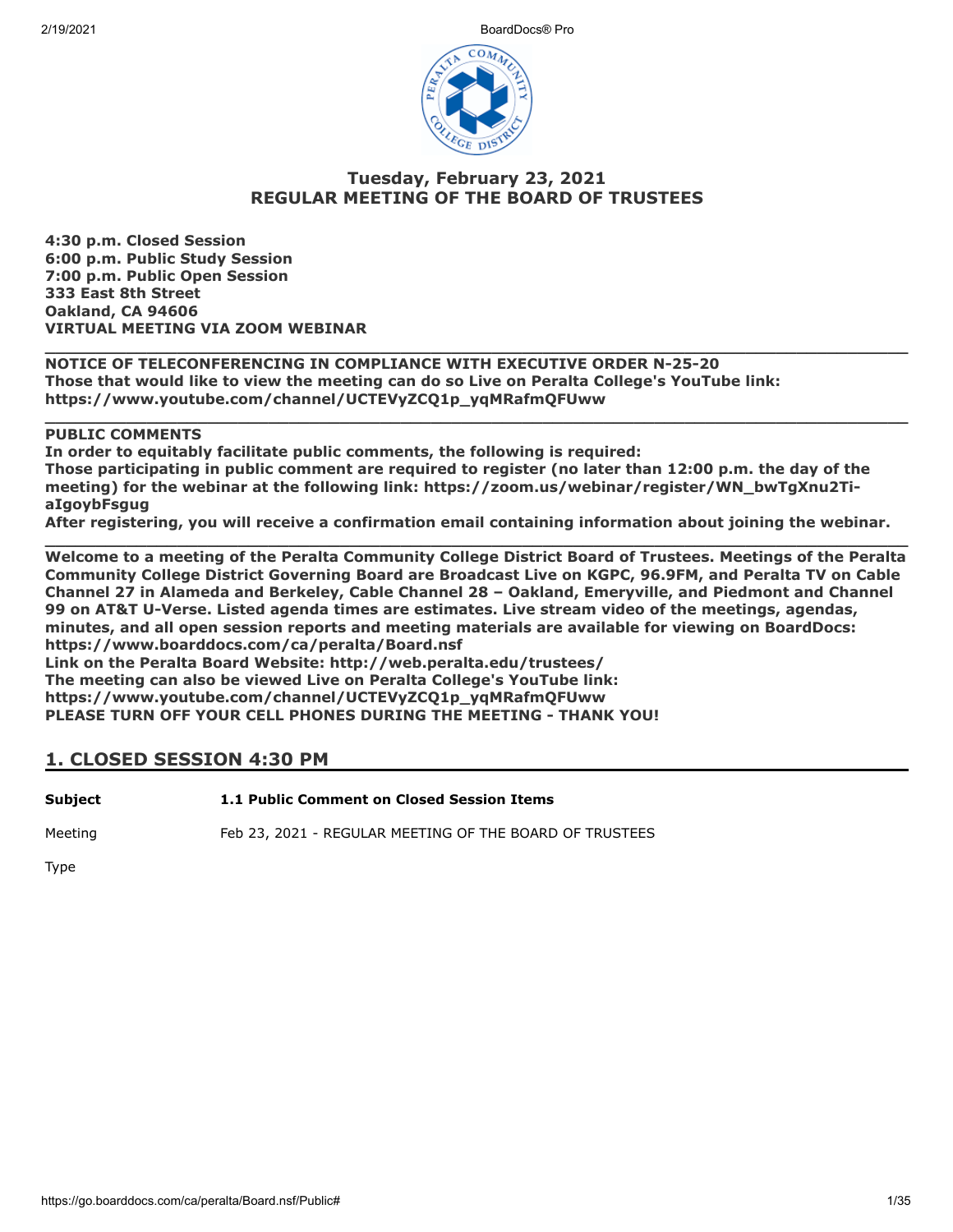| Subject | 1.2 Conference with Labor Negotiator Whittaker, Peralta Federation of Teachers, Local<br>39, and SEIU 1021 (Government Code § 54957.6) |
|---------|----------------------------------------------------------------------------------------------------------------------------------------|
| Meeting | Feb 23, 2021 - REGULAR MEETING OF THE BOARD OF TRUSTEES                                                                                |

Type Information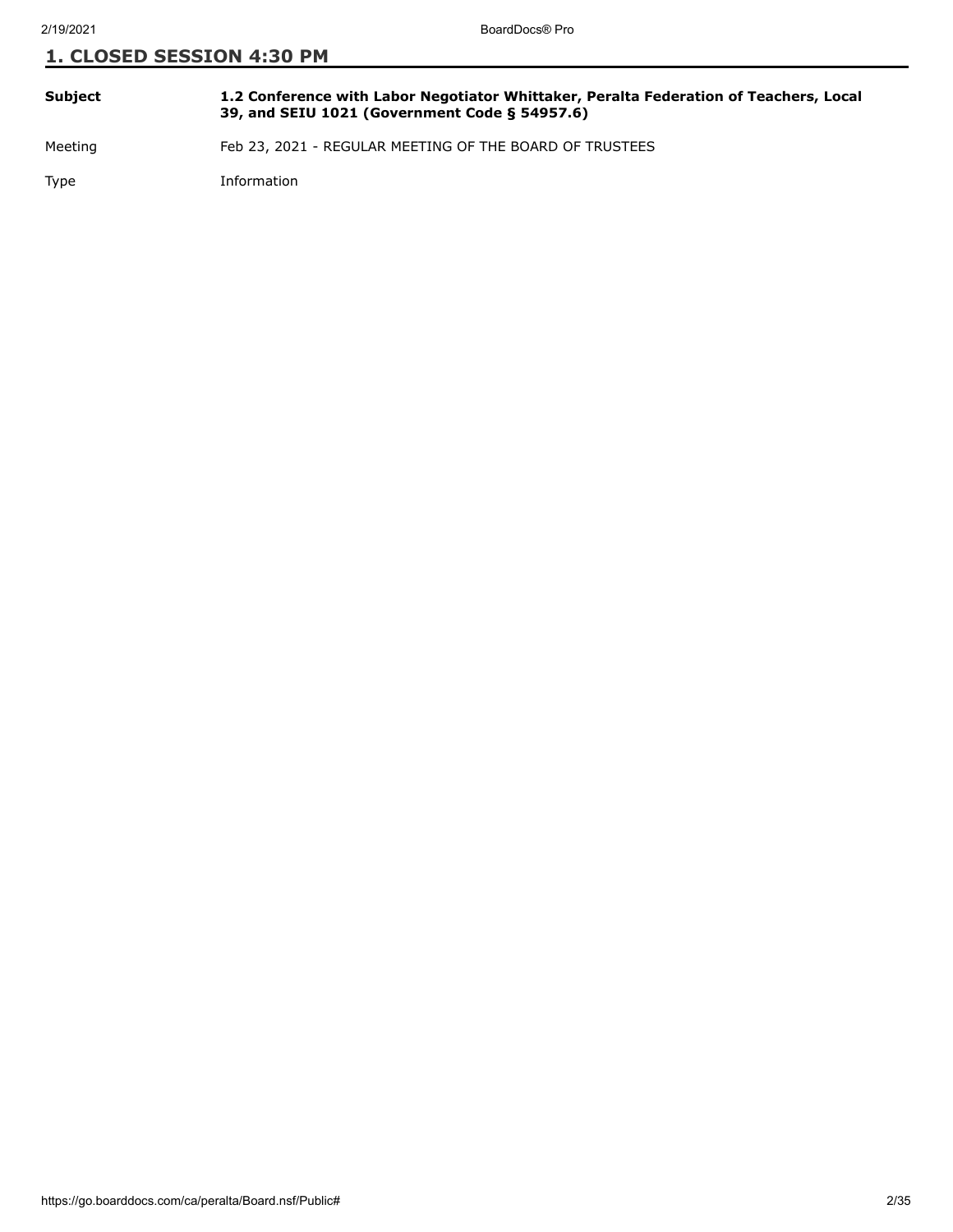#### **Subject 1.3 Public Employee Appointment (Government Code Section 54957) - (15 minutes)**

Meeting Feb 23, 2021 - REGULAR MEETING OF THE BOARD OF TRUSTEES

Type Information

- Recommendation to ratify the appointment of the Acting Dean of Math, Science and Applied Technology, Laney College
- Recommendation to appoint the Dean of Liberal Arts & Social Sciences, Merritt College.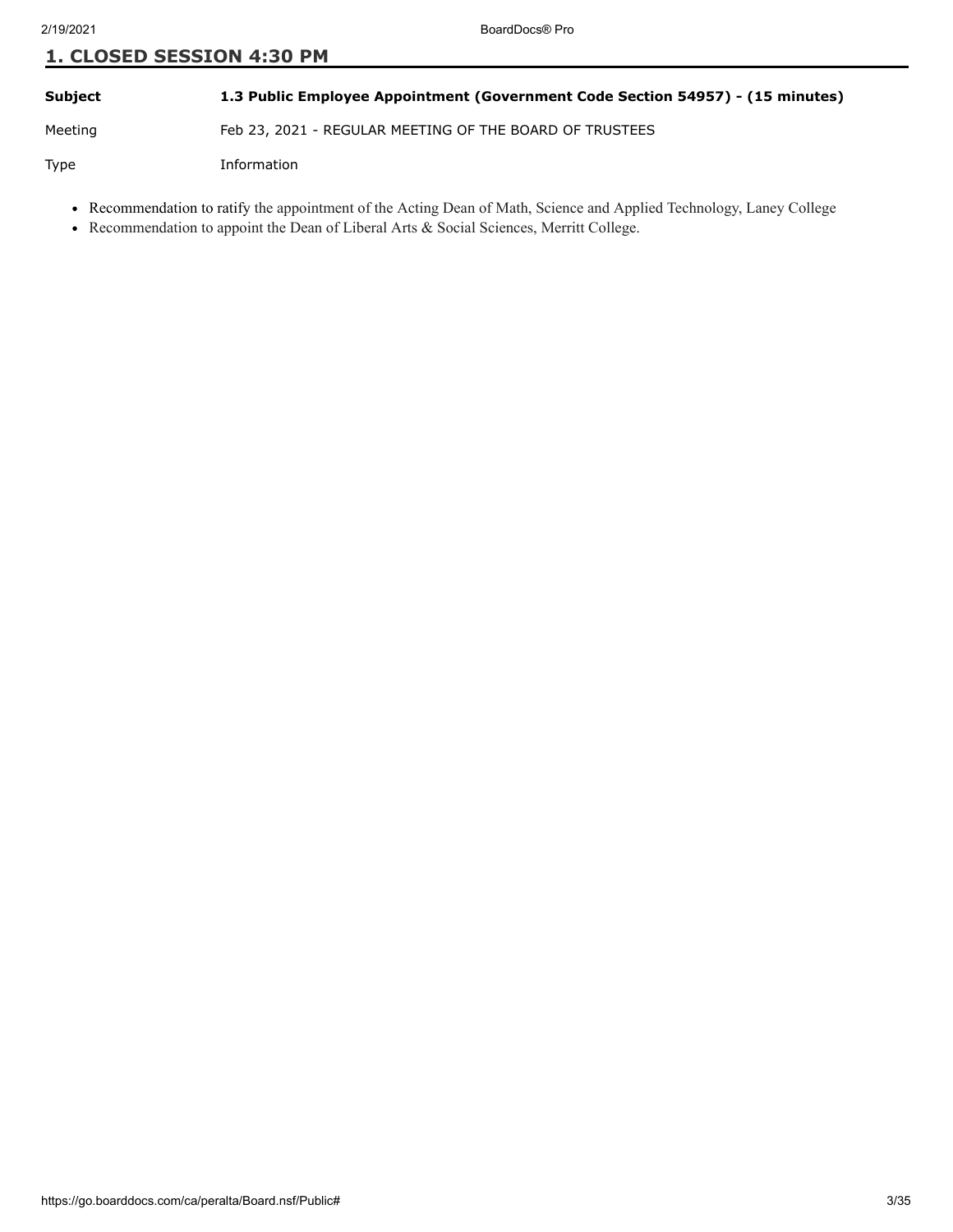| <b>Subject</b>        | 1.4 Public Employee Discipline/Dismissal/Release        |
|-----------------------|---------------------------------------------------------|
| Meeting               | Feb 23, 2021 - REGULAR MEETING OF THE BOARD OF TRUSTEES |
| <b>Type</b>           | Action                                                  |
| <b>Preferred Date</b> | Feb 23, 2021                                            |
| Absolute Date         | Feb 23, 2021                                            |
| Fiscal Impact         | No                                                      |
| <b>Budgeted</b>       | No                                                      |
| <b>Budget Source</b>  | N/A                                                     |
|                       |                                                         |

The Board is provided respective salaries in closed session for information purposes only, if any. The Board is reminded not to discuss personnel matters outside of closed session.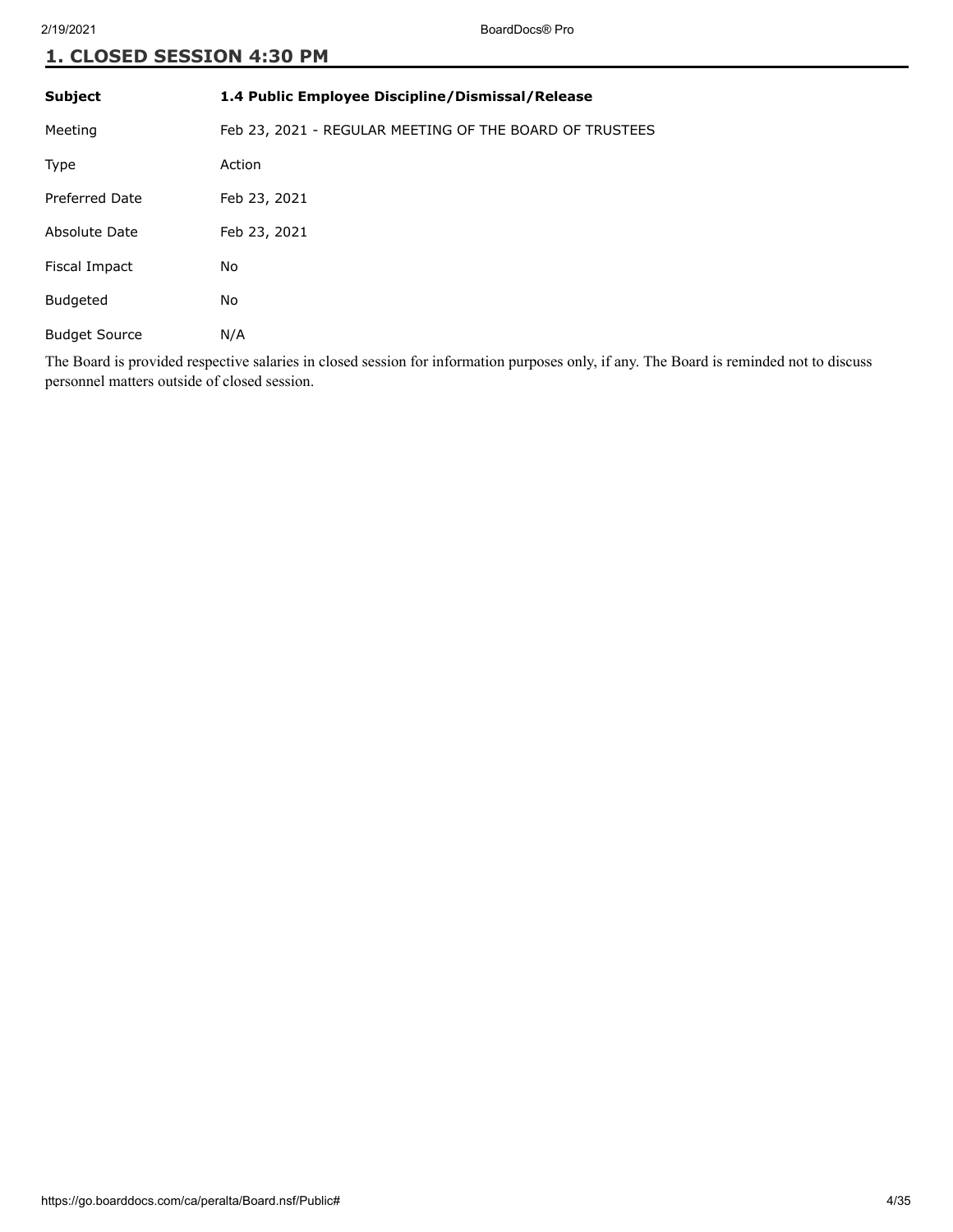#### **Subject 1.5 Public Employee Evaluation**

Meeting Feb 23, 2021 - REGULAR MEETING OF THE BOARD OF TRUSTEES

Type

Chancellor's evaluation report on management evaluations.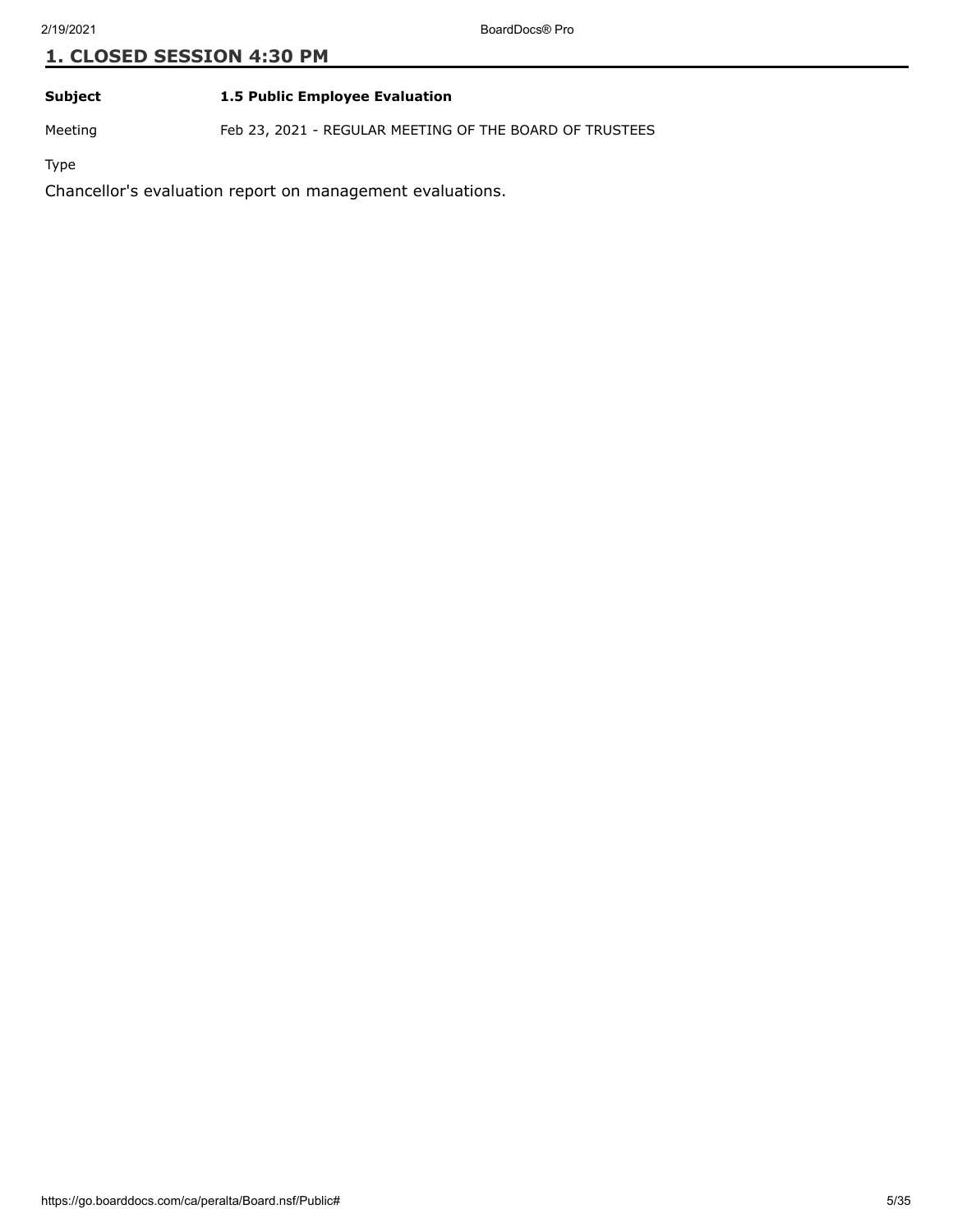#### **Subject 1.6 Conference with Legal Counsel, Multiple Cases: (Government Code § 54956.9)**

Meeting Feb 23, 2021 - REGULAR MEETING OF THE BOARD OF TRUSTEES

#### Type Information

- Payne v. Peralta Community College District, U.S. District Court, Northern District of CA, Case No. 3:16-cv-04390-MMC.
- Herrera v. Peralta Community College District et.al, Alameda Superior Court case no. RG18932402
- Conference with Legal Counsel, Anticipated/Potential Litigation (54956.9(b)-(c)) (3 cases).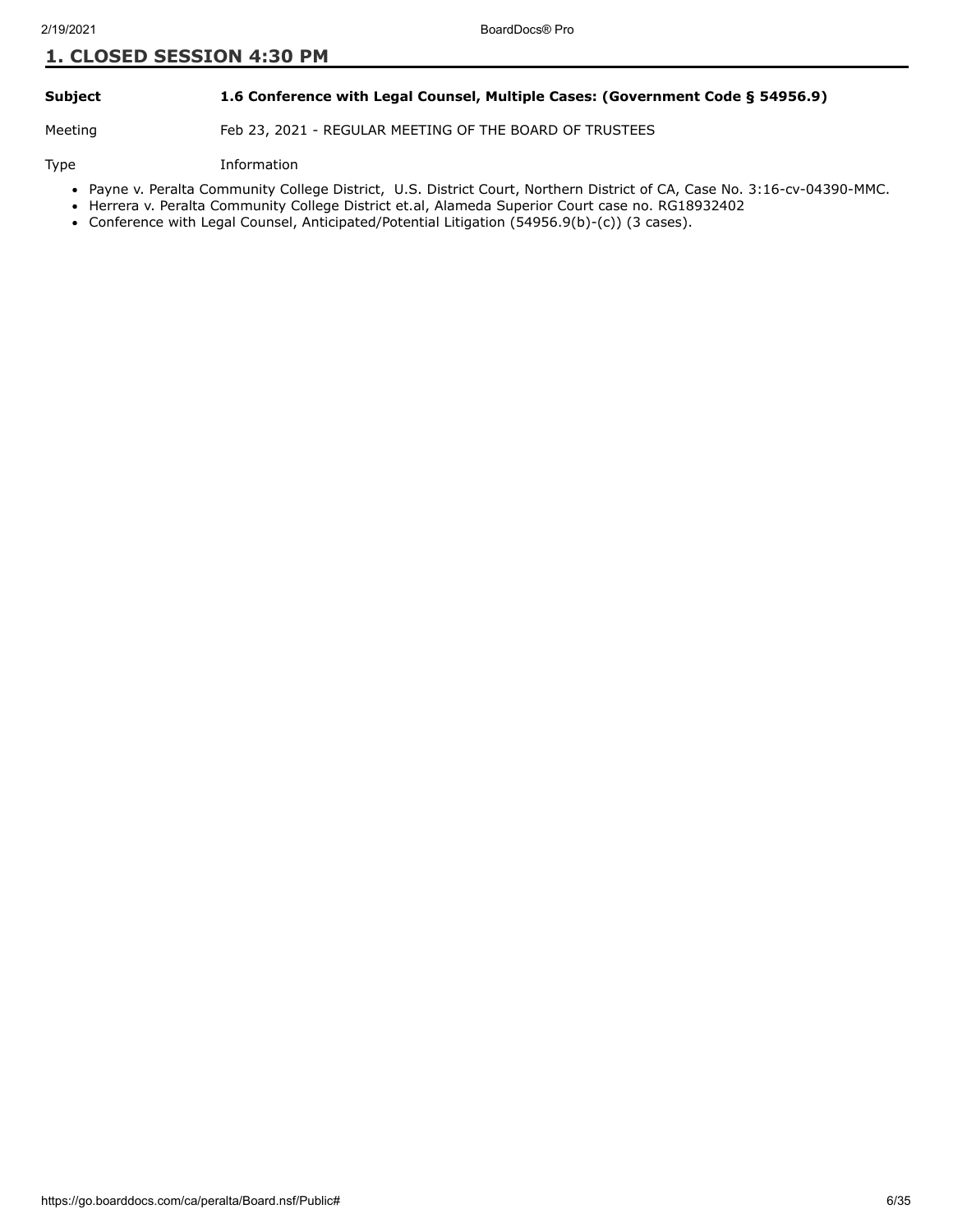| <b>Subject</b>                       | 2.1 Study Session on COVID 19 Impacts and Trends in Enrollment Management at PCCD                            |
|--------------------------------------|--------------------------------------------------------------------------------------------------------------|
| Meeting                              | Feb 23, 2021 - REGULAR MEETING OF THE BOARD OF TRUSTEES                                                      |
| Type                                 | Discussion                                                                                                   |
| Goals                                | D: Strengthen Accountability, Innovation and Collaboration<br>A: Advance Student Access, Equity, and Success |
| <b>TO:</b> Peralta Board of Trustees |                                                                                                              |

**FROM: Carla Walter, Interim Chancellor**

**2. STUDY SESSION 6:00 PM**

#### **PREPARED BY: Maisha Jameson, Board Clerk**

#### **BACKGROUND/ANALYSIS:**

The impact of the COVID 19 pandemic on the District's four Colleges is significant, as is the overall downward trend in enrollment at the Colleges which has been occurring over the last 5 years. This study session examines aspects of these changes and provides policy suggestions to halt the decline in enrollment.

#### **DELIVERABLES/SCOPE OF WORK:**

The session will be facilitated by Dr. Lijuan Zhai, Associate Vice Chancellor of Educational Services and Institutional Effectiveness at Riverside Community College District. She oversees institutional research, institutional effectiveness, enrollment management, MIS/state reporting, strategic planning, accreditation, adult education, and study abroad programs. Her background includes a Doctorate in Educational Assessment, Evaluation and Research from The Ohio State University with an emphasis in research and statistics. She has over 20 years of professional experience in enrollment management, program review, research and statistics, guided pathways, closing equity gaps, and institutional effectiveness in higher education. Her work involves providing research data and consultation to faculty/staff/administration for improving efficiency, effectiveness, transparency, and accountability.

#### **ANTICIPATED COMPLETION DATE:** N/A

#### **EVALUATION AND RECOMMENDED ACTION:**

Review materials presented in the study session and determine policy relative to institutional effectiveness and enrollment management. Consider setting a target of increasing FTES by 10,000 over the next 3 years.

The Interim Chancellor recommends establishing baseline goals and policies.

File Attachments [The Impact of COVID-19 Attachment - from CW 2.13.21.pdf \(950 KB\)](https://go.boarddocs.com/ca/peralta/Board.nsf/files/BYAQHT696FA3/$file/The%20Impact%20of%20COVID-19%20Attachment%20-%20from%20CW%202.13.21.pdf)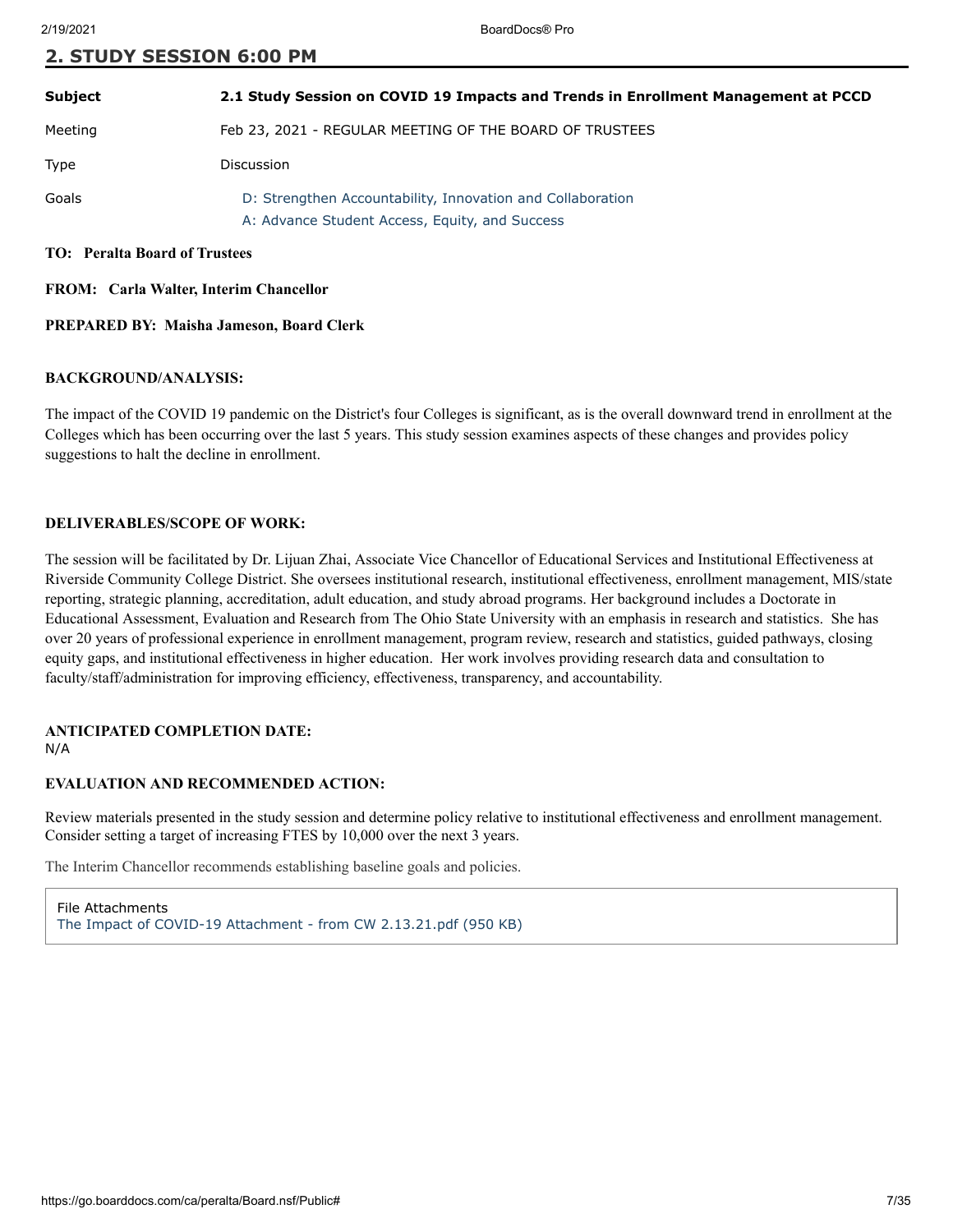# **3. OPEN SESSION Subject 3.1 Call to Order**

Meeting Feb 23, 2021 - REGULAR MEETING OF THE BOARD OF TRUSTEES

Type Procedural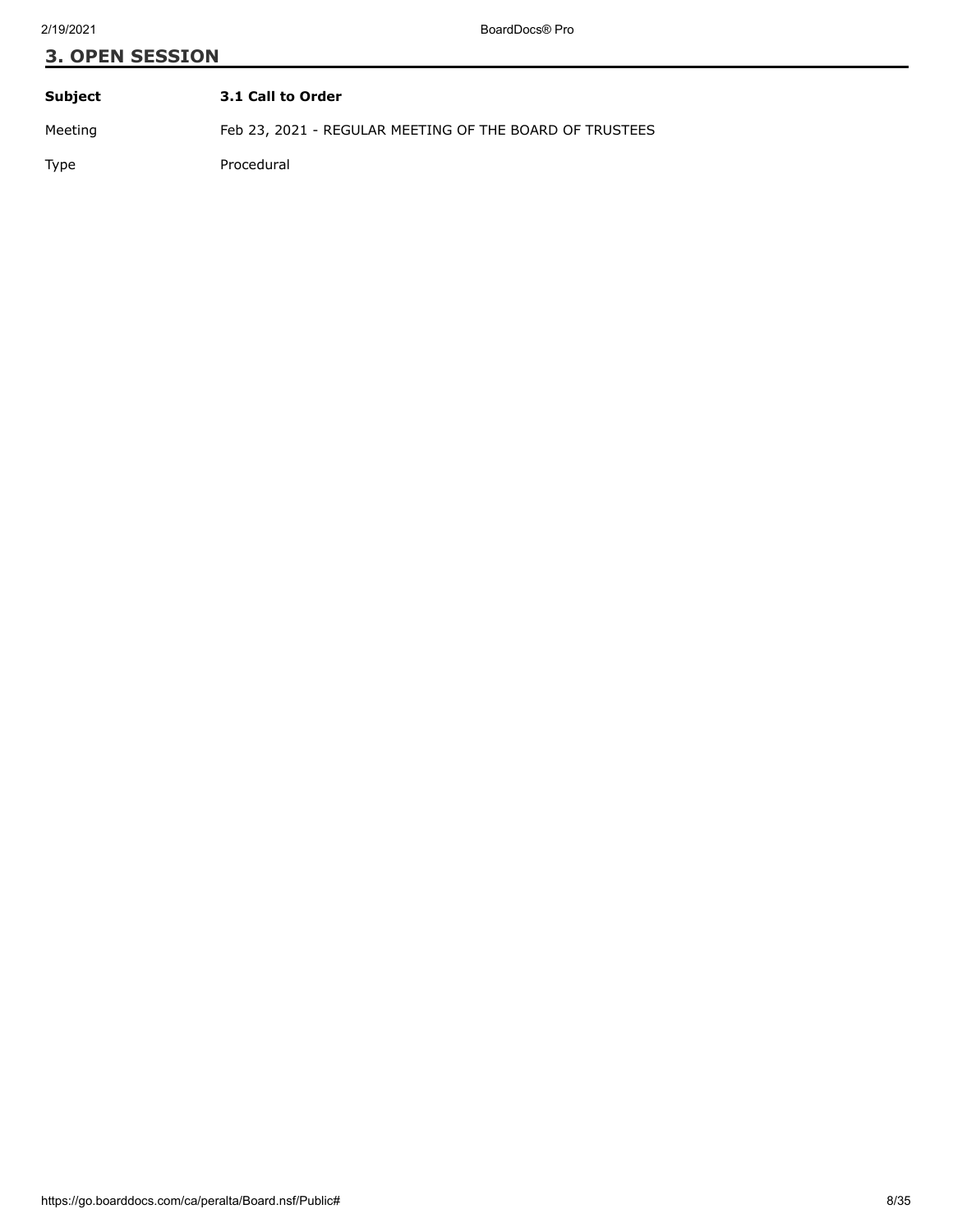| Subject | 3.2 Pledge of Allegiance                                |
|---------|---------------------------------------------------------|
| Meeting | Feb 23, 2021 - REGULAR MEETING OF THE BOARD OF TRUSTEES |
| Type    | Procedural                                              |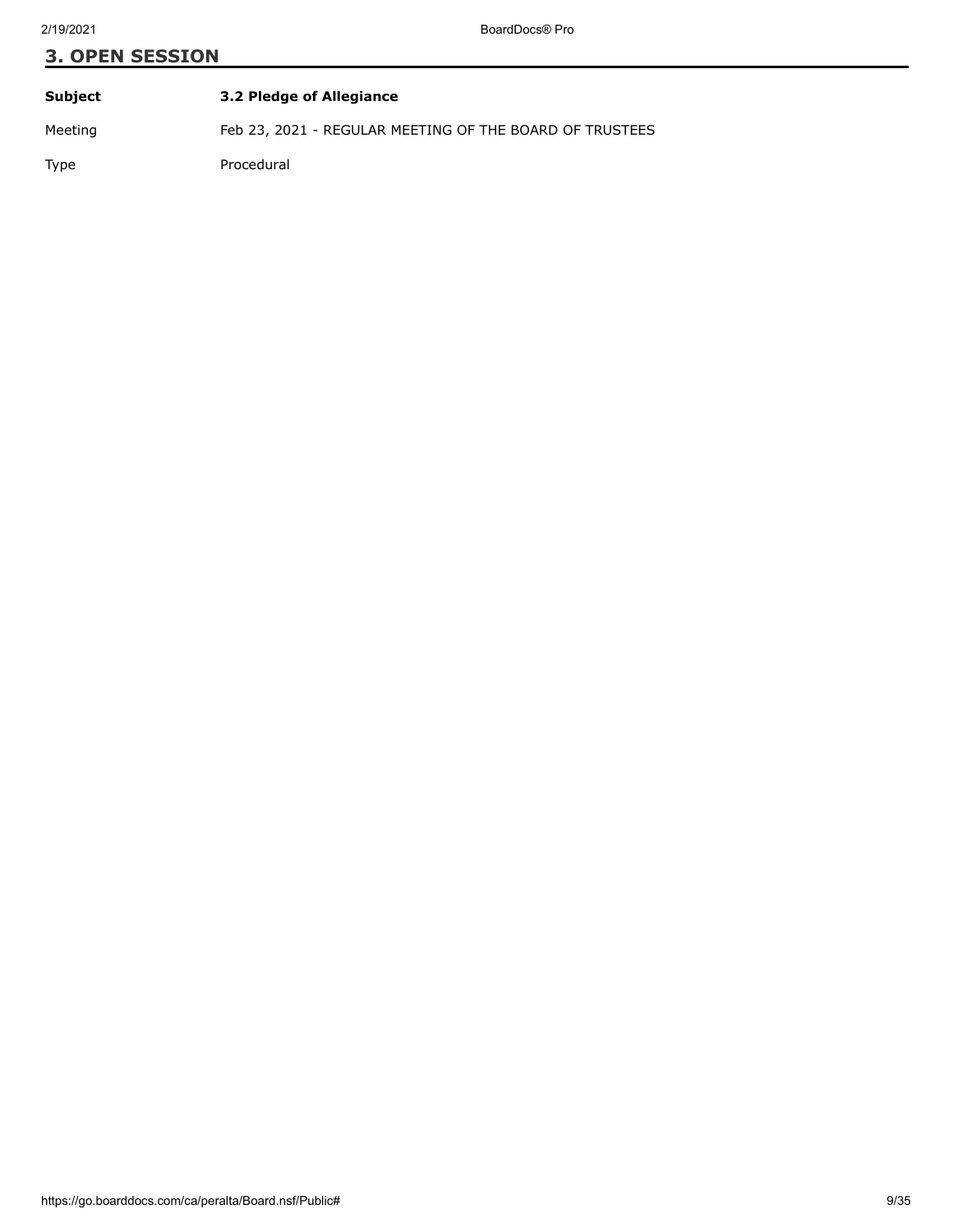| Subject | 3.3 Roll Call                                           |
|---------|---------------------------------------------------------|
| Meeting | Feb 23, 2021 - REGULAR MEETING OF THE BOARD OF TRUSTEES |
| Type    | Procedural                                              |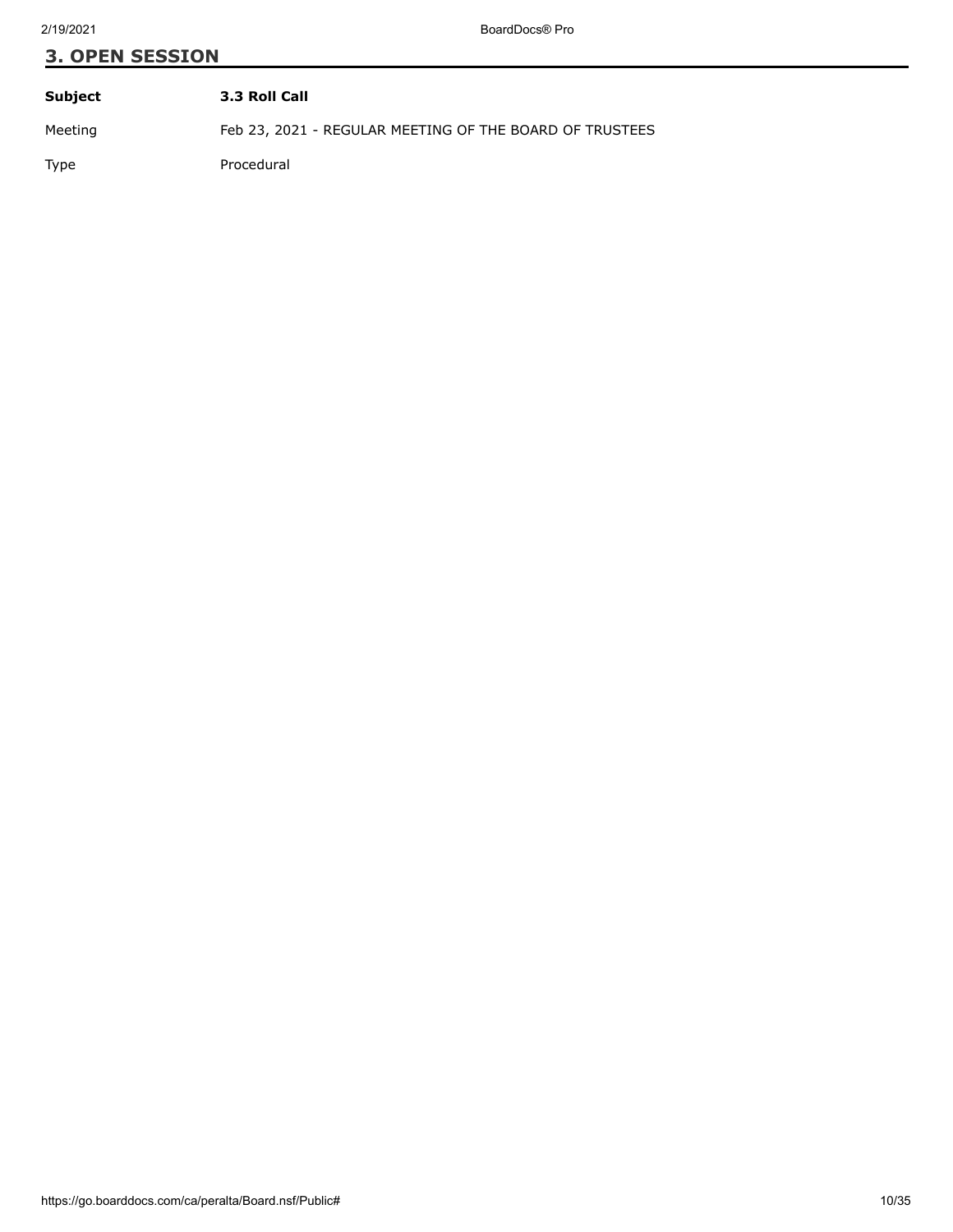#### **Subject 3.4 Affirmation of the Statement of Cooperation**

Meeting Feb 23, 2021 - REGULAR MEETING OF THE BOARD OF TRUSTEES

Type Procedural

We the Peralta Community College District Board of Trustees commit to the following in our efforts to help students reach their educational goals:

- 1. We agree to listen and seek to understand others and opposing viewpoints with the expectation of good intentions and a deep commitment to the District's students.
- 2. We commit to being prepared for each meeting and to work within our established communication protocols when we seek additional information. Members will review the agenda in advance of each meeting and adhere to Board Policy 2340 for adding items to the agenda.
- 3. We have reviewed the Board's Code of Ethics and commit to reviewing it annually at our organizational meeting to remind ourselves of the behavior we are to exhibit and the guidelines we are to follow in our role.
- 4. If the Code of Ethics is violated, we commit to follow the process stated in the Code and will first address concerns informally to settle disagreements one-on-one between and among members before moving to the formal process.
- 5. We agree that from time to time, the Chair will remind members of appropriate behavior and may call for a recess or redirect members if they stray from the topic of discussion.
- 6. We collectively recognize that it is within the duties and authority of the Chair to render decisions or take actions to keep our meetings on track in adherence to Board policy.
- 7. We will strive to fulfill the vision we established for ourselves.
- 8. We will model the behavior we want others to exhibit.

#### File Attachments

[PCCD Cooperation Statement.final fully signed.pdf \(427 KB\)](https://go.boarddocs.com/ca/peralta/Board.nsf/files/BY4PH7643B21/$file/PCCD%20Cooperation%20Statement.final%20fully%20signed.pdf)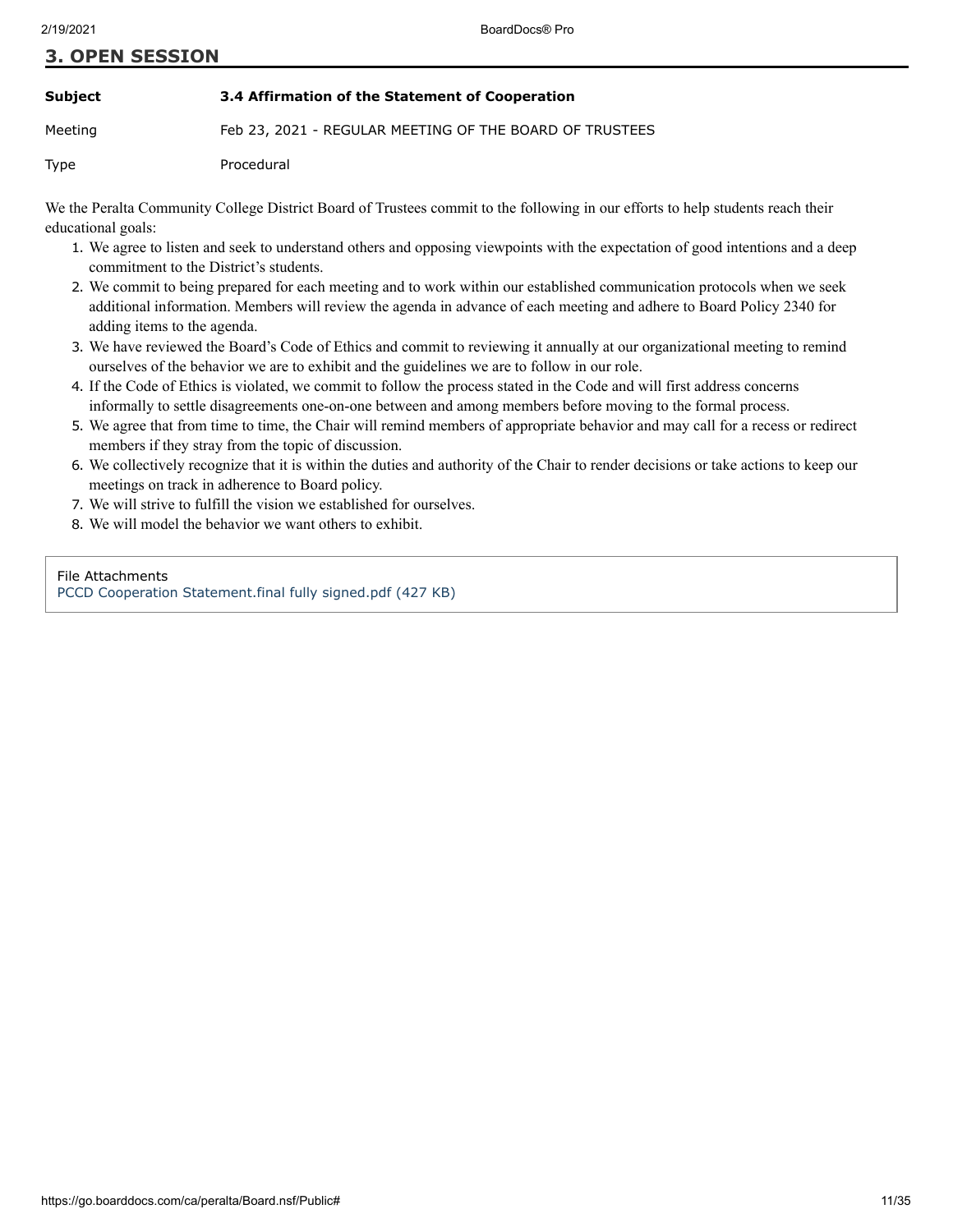# **3. OPEN SESSION Subject 3.5 Report of Action Taken in Closed Session**

Meeting Feb 23, 2021 - REGULAR MEETING OF THE BOARD OF TRUSTEES

Type Information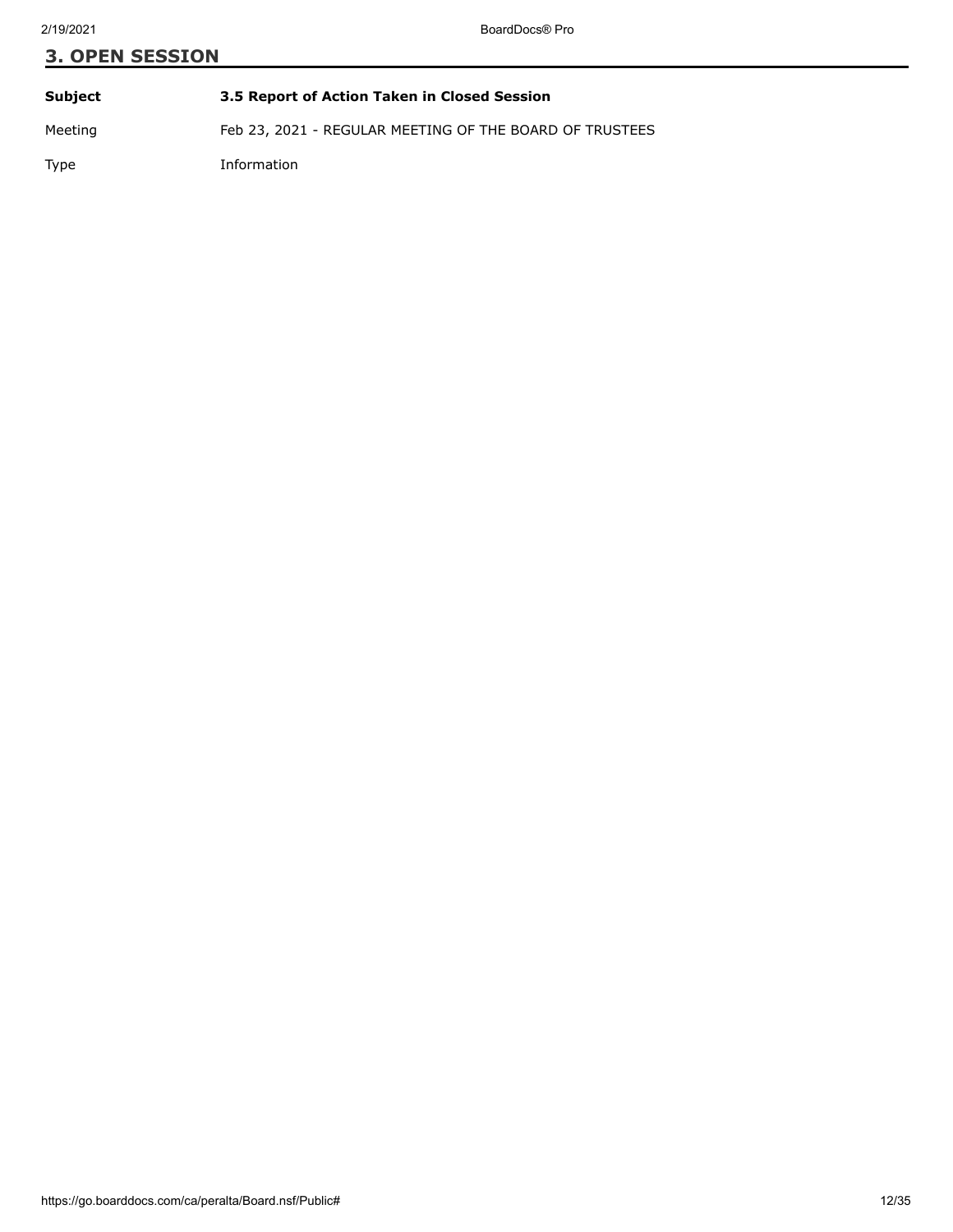| Subject | 3.6 Approval of the Agenda                              |
|---------|---------------------------------------------------------|
| Meeting | Feb 23, 2021 - REGULAR MEETING OF THE BOARD OF TRUSTEES |
| Type    | Action                                                  |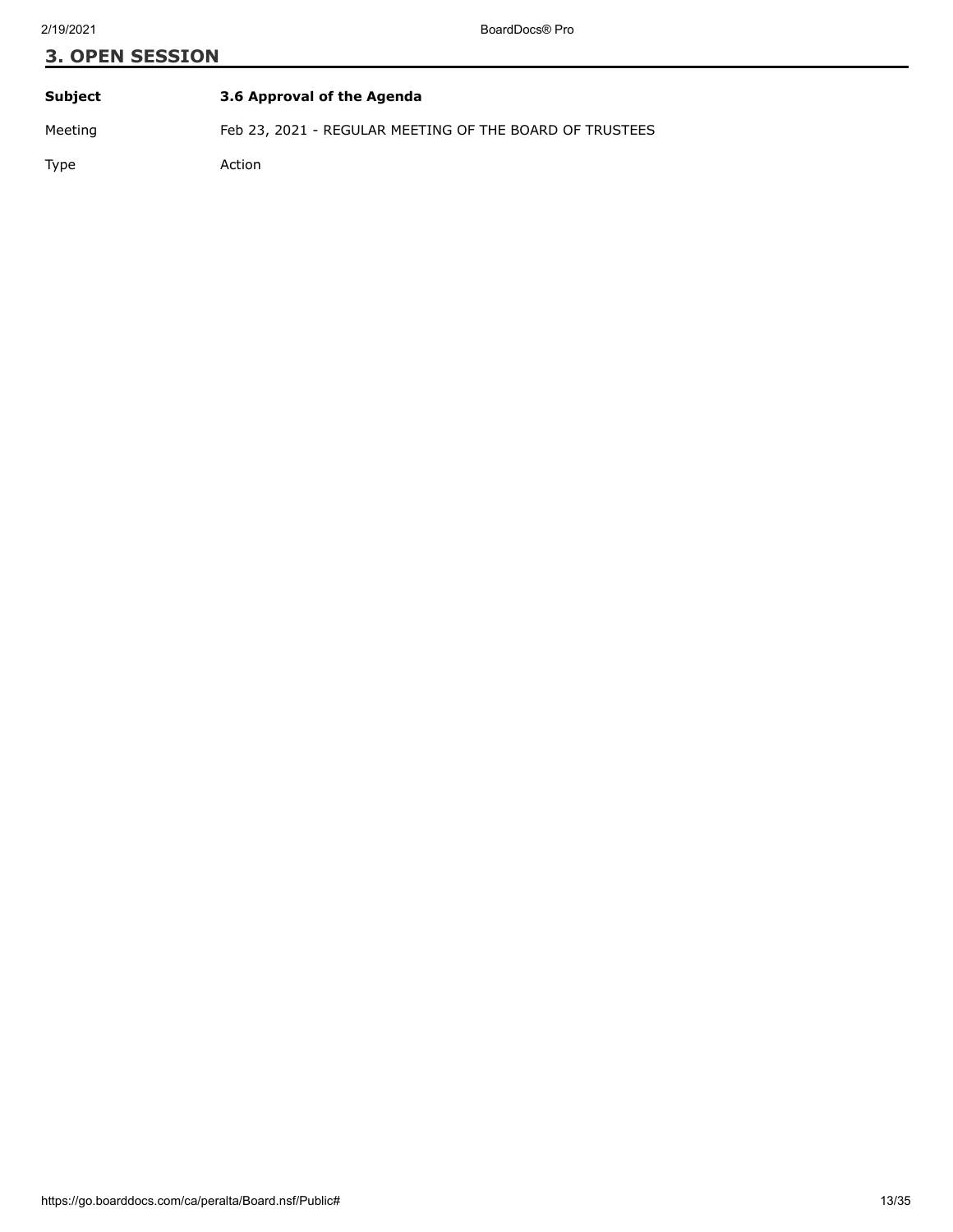| <b>Subject</b>  | 3.7 Approval of the Minutes                             |
|-----------------|---------------------------------------------------------|
| Meeting         | Feb 23, 2021 - REGULAR MEETING OF THE BOARD OF TRUSTEES |
| Type            | Action, Minutes                                         |
| Preferred Date  | Feb 23, 2021                                            |
| Absolute Date   | Feb 23, 2021                                            |
| Fiscal Impact   | No                                                      |
| <b>Budgeted</b> | No                                                      |
|                 |                                                         |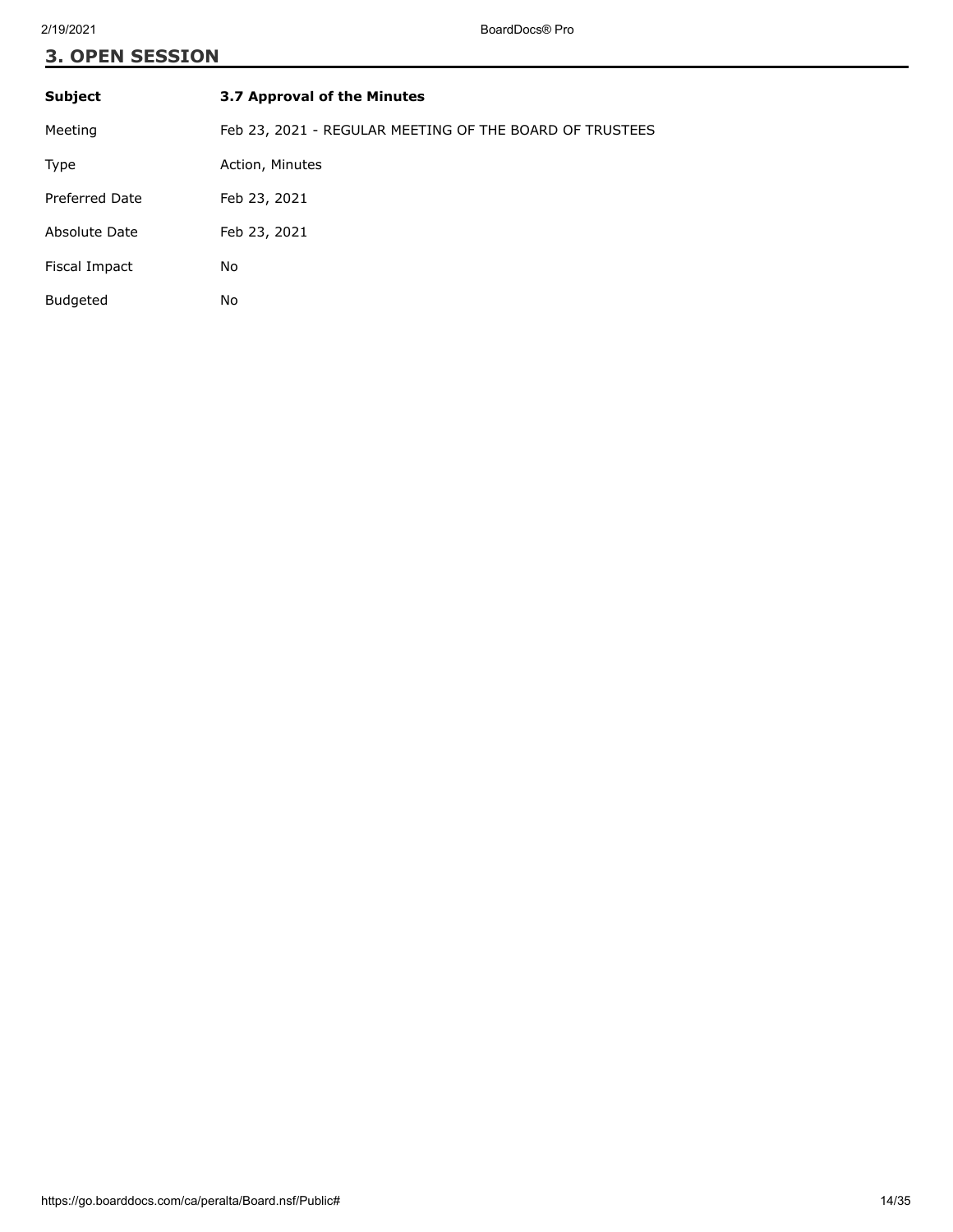# **3. OPEN SESSION Subject 3.8 Associated Student Government Reports**

Meeting Feb 23, 2021 - REGULAR MEETING OF THE BOARD OF TRUSTEES

Type Information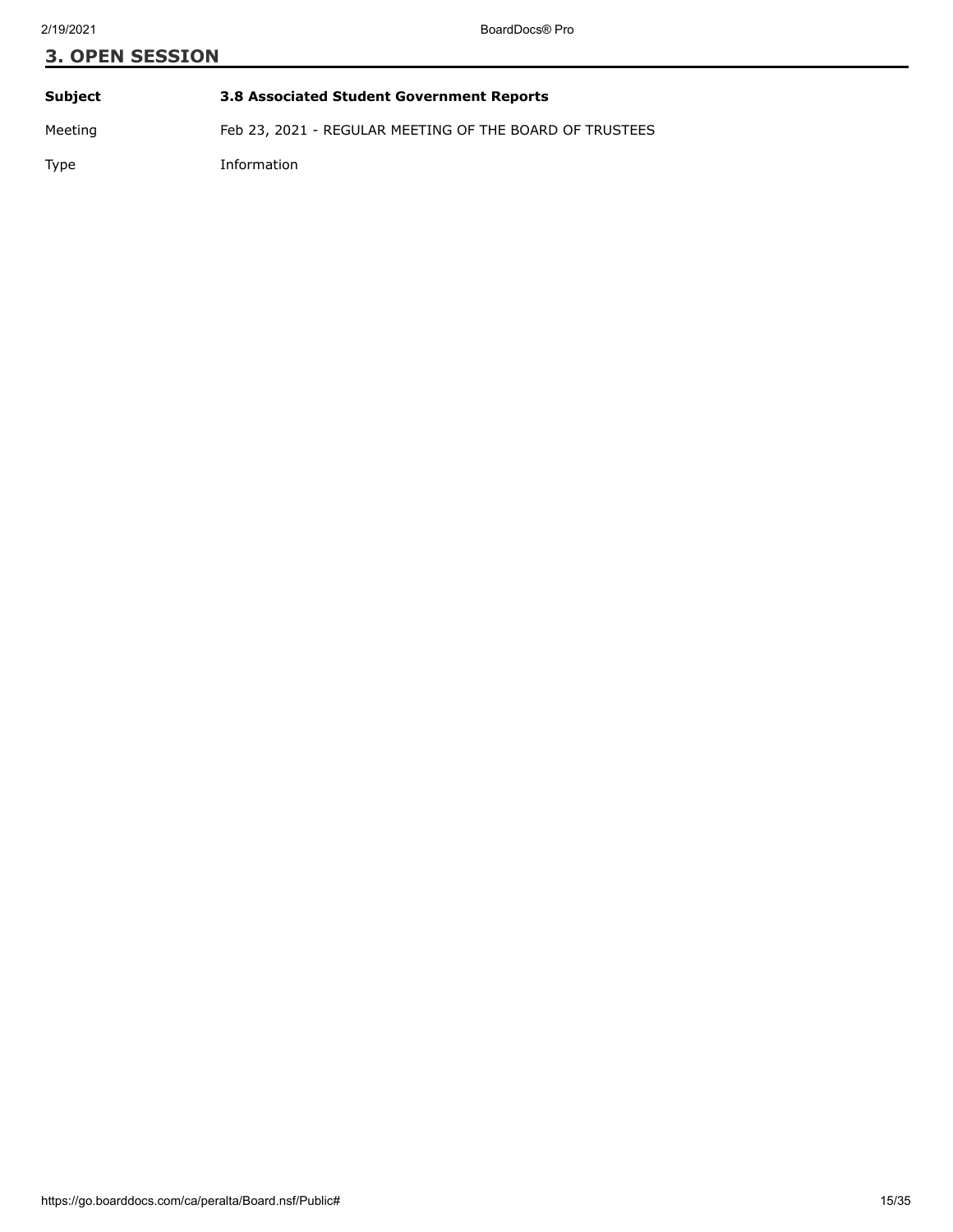| Subject | 3.9 Peralta Classified Senate Report                    |
|---------|---------------------------------------------------------|
| Meeting | Feb 23, 2021 - REGULAR MEETING OF THE BOARD OF TRUSTEES |
| Type    | Information                                             |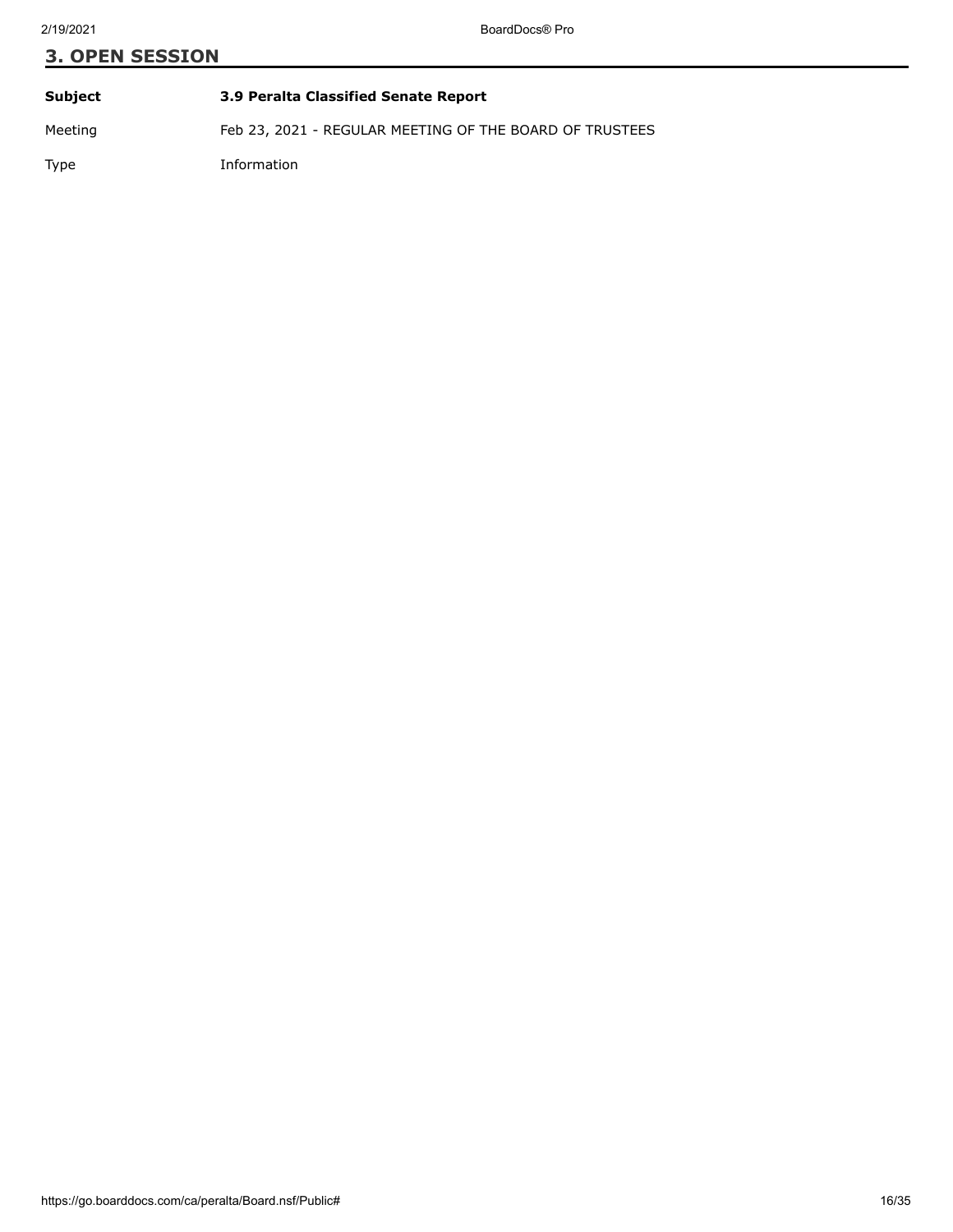**Subject 3.10 District Academic Senate Report** Meeting Feb 23, 2021 - REGULAR MEETING OF THE BOARD OF TRUSTEES Type Information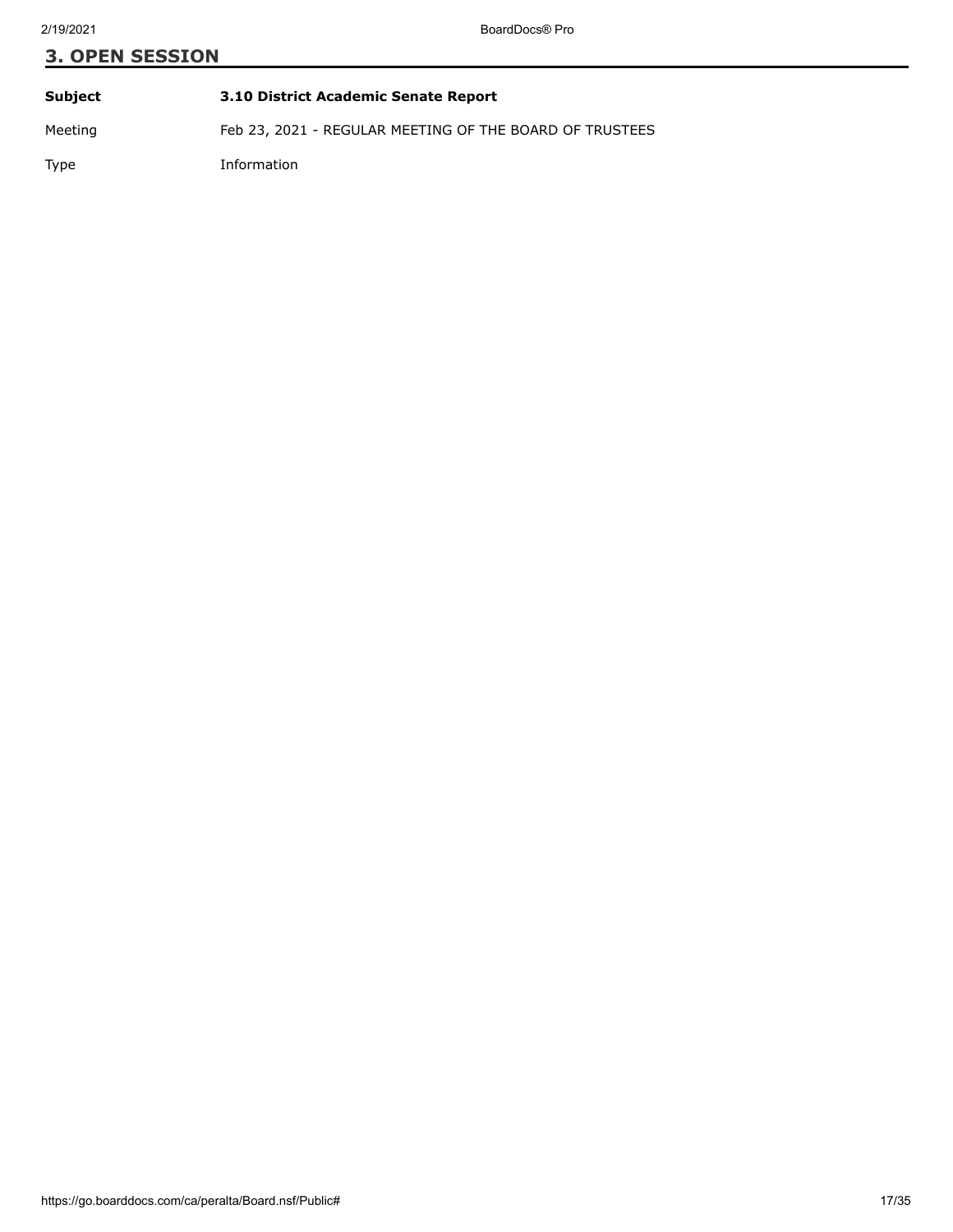### **Subject 3.11 Public Communication**

Meeting Feb 23, 2021 - REGULAR MEETING OF THE BOARD OF TRUSTEES

Type Information

At this time, the Board of Trustees will listen to communication from the public on matters that are not on the agenda and are within the Board's jurisdiction. Under provisions of the Brown Act, the Board and District staff are prohibited from discussing or taking action on oral requests that are not part of the agenda, but may respond briefly. A maximum of 15 minutes (up to 3 minutes per individual) will be provided for speakers under this agenda section, at the Board President's discretion. A speaker's card must be completed to request to address the Board. Requests to speak which cannot be honored within the time limit will be scheduled for subsequent meetings in the order received. Persons addressing items included on the agenda will be heard at the time the item is considered, and comments on tangential issues not directly related to the item may be ruled out of order. Cards must be received prior to the Board's consideration of the item and are honored in the order the cards are received. A speaker may yield time to another speaker up to a limit of 6 additional minutes, with no more than 5 speakers on the issue, where both have completed a speaker's card, and the yielder must identify him/herself to the Board. Speakers are asked to submit any materials to the Board Clerk and shall not approach the dais during meetings. (Please line-up when your name is called.) Further direction is provided in Board Policy and Administrative Procedure 2345 Public Participation at Board Meetings.

**<http://web.peralta.edu/trustees/board-policies/>**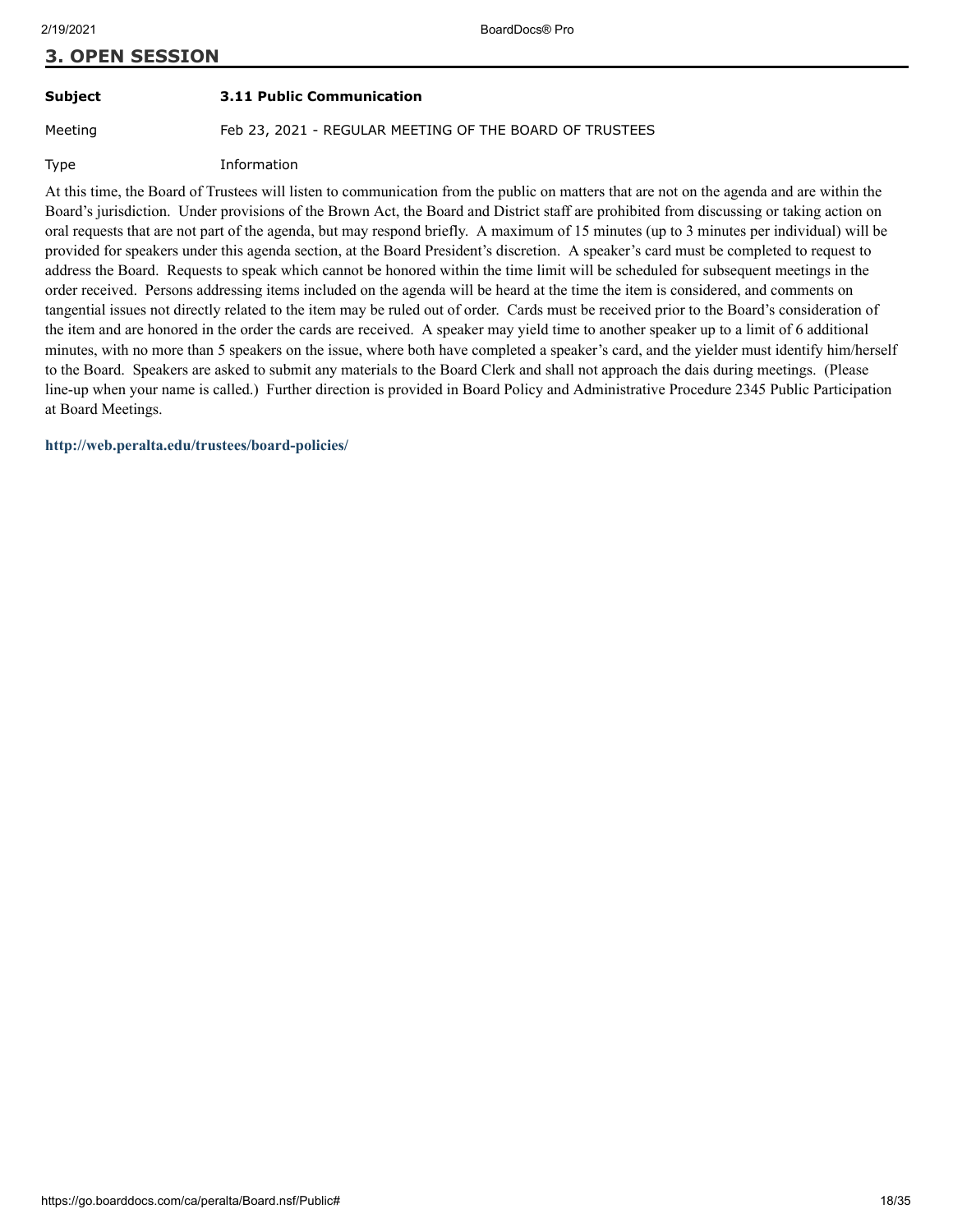**Subject 3.12 Chancellor's Reports**

Meeting Feb 23, 2021 - REGULAR MEETING OF THE BOARD OF TRUSTEES

Type Information

- Campus Updates
- PCTV 40th Anniversary Video [https://youtu.be/Nx3jiu3mOg4](https://nam02.safelinks.protection.outlook.com/?url=https%3A%2F%2Fyoutu.be%2FNx3jiu3mOg4&data=02%7C01%7Cbmartinez%40peralta.edu%7Cc13d2e3deacf4f8d526f08d7ba4ae13c%7Ceea16a1648af477b911305b1c01123ff%7C0%7C0%7C637182703097422389&sdata=7yAfapucmjLFgC0ZVdtHixUJ3wjlsrC%2FNbFLpdqJ9LU%3D&reserved=0)

File Attachments

- [2.23.21 Merritt College BOT Report.pdf \(6,470 KB\)](https://go.boarddocs.com/ca/peralta/Board.nsf/files/BYAQ9K677B35/$file/2.23.21%20Merritt%20College%20BOT%20Report.pdf)
- [2.23.21 Laney College BOT Report.pdf \(545 KB\)](https://go.boarddocs.com/ca/peralta/Board.nsf/files/BYDPVS667F82/$file/2.23.21%20Laney%20College%20BOT%20Report.pdf)
- [COA February\\_23\\_2021\\_Presidents\\_Report.pdf \(657 KB\)](https://go.boarddocs.com/ca/peralta/Board.nsf/files/BYDV8D7F7DB8/$file/COA%20February_23_2021_Presidents_Report.pdf)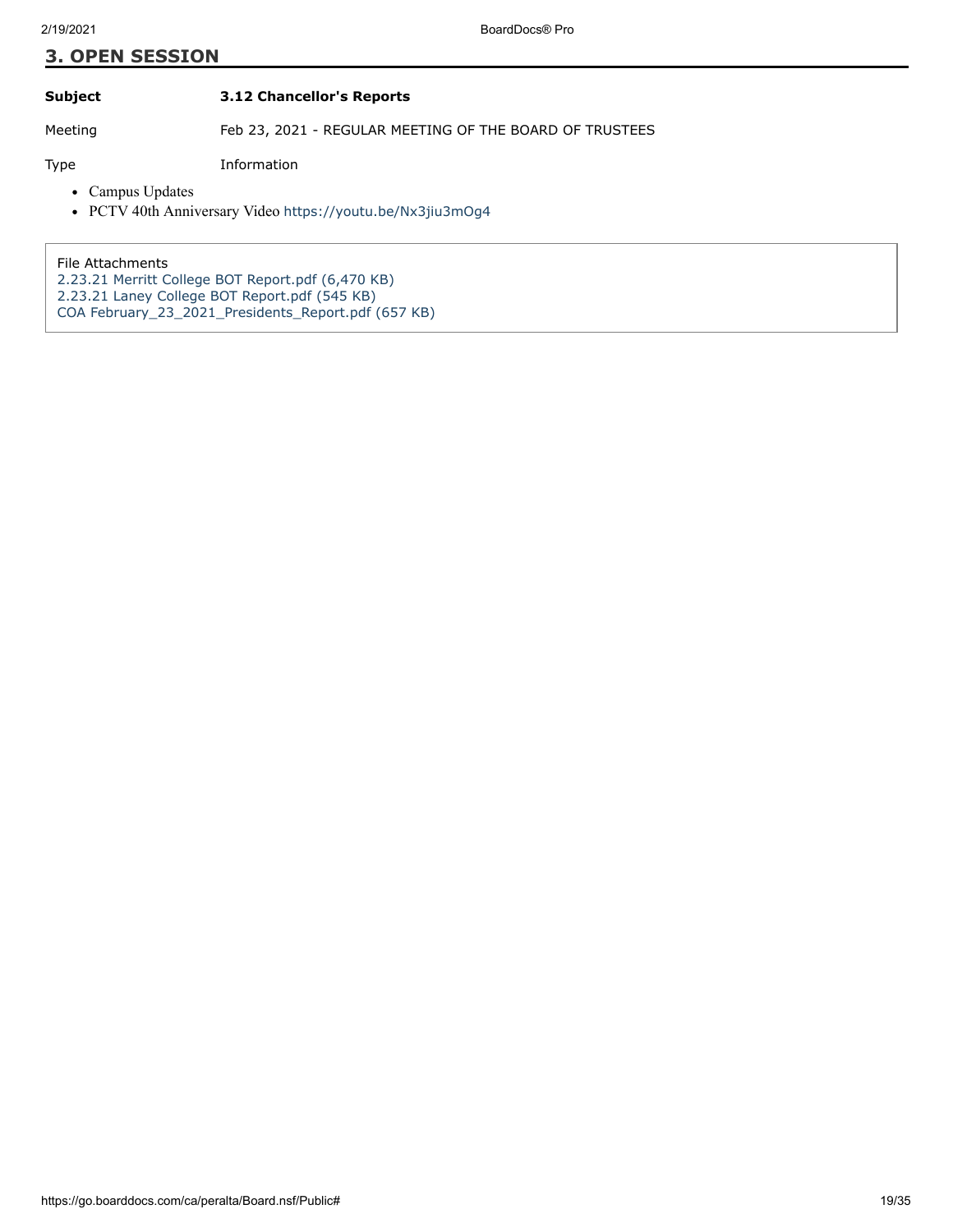#### **4. CONSENT CALENDAR - CHANCELLOR**

| Subject                                           | 4.1 Consider Ratification of the Independent Contractor Agreement for the Law Offices of<br>Amy Oppenheimer in the Amount of \$62,482.00. Presenter: Interim Chancellor Carla<br>Walter |
|---------------------------------------------------|-----------------------------------------------------------------------------------------------------------------------------------------------------------------------------------------|
| Meeting                                           | Feb 23, 2021 - REGULAR MEETING OF THE BOARD OF TRUSTEES                                                                                                                                 |
| <b>Type</b>                                       | Action (Consent)                                                                                                                                                                        |
| <b>Preferred Date</b>                             | Feb 23, 2021                                                                                                                                                                            |
| Absolute Date                                     | Feb 23, 2021                                                                                                                                                                            |
| Fiscal Impact                                     | Yes                                                                                                                                                                                     |
| Dollar Amount                                     | \$62,482.00                                                                                                                                                                             |
| <b>Budgeted</b>                                   | Yes                                                                                                                                                                                     |
| <b>Budget Source</b>                              | General Fund 1-01-114-5103-1-666000-0000-00                                                                                                                                             |
| <b>TO: Peralta Board of Trustees</b>              |                                                                                                                                                                                         |
| <b>FROM:</b> Interim Chancellor, Dr. Carla Walter |                                                                                                                                                                                         |

**PREPARED BY: Brandi Howard, Coordinator of Contracts and Legal Affairs**

#### **BACKGROUND/ANALYSIS:**

The District retained the Law Offices of Amy Oppenheimer to conduct work place investigation. The Law Offices of Amy Oppenheimer focuses primarily investigations related to harassment, discrimination and other misconduct in the workplace.

#### **DELIVERABLES/SCOPE OF WORK:**

The investigation is now complete. The initial scope of the investigation was revised to accommodate more witness interviews and the timeline was extended because of the sudden shelter in place orders in Alameda County. (All work is protected by attorney-client privilege)

#### **ANTICIPATED COMPLETION DATE:**

The investigation and service provided by the Law Office of Amy Oppenheimer are now complete.

#### **EVALUATION AND RECOMMENDED ACTION:**

The District's Chancellor's Office has evaluated the deliverables to date for Law Offices of Amy Oppenheimer and found them to be satisfactory.

The Interim Chancellor recommends approval.

File Attachments [Amy Oppenheimer 2.23.2021 BOT Meeting - revised.pdf \(3,633 KB\)](https://go.boarddocs.com/ca/peralta/Board.nsf/files/BYDW5F83BF13/$file/Amy%20Oppenheimer%202.23.2021%20BOT%20Meeting%20-%20revised.pdf)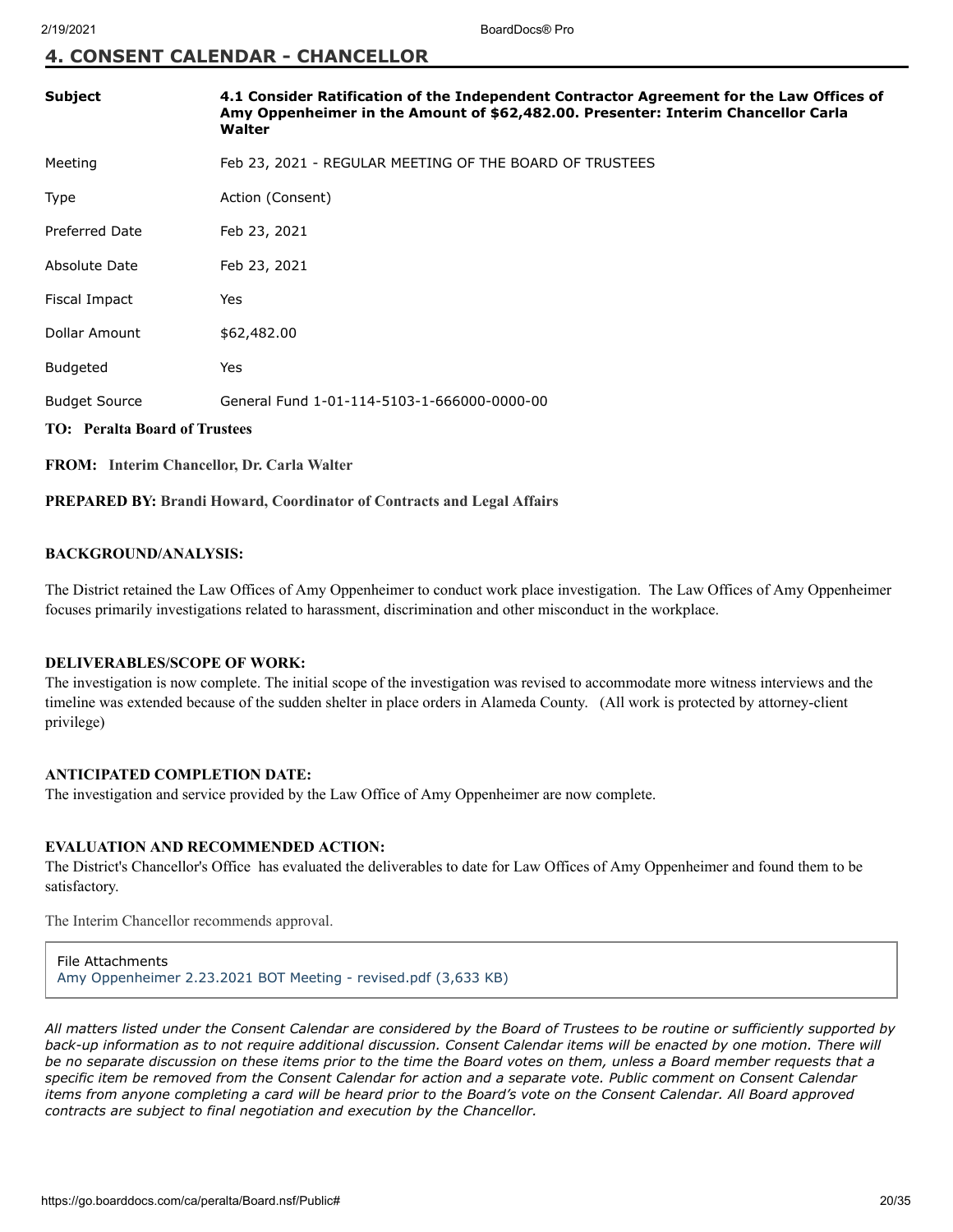#### **4. CONSENT CALENDAR - CHANCELLOR**

| <b>Subject</b>                       | 4.2 Consider Ratification of Monthly Contract Report in Accordance with Administrative<br>Policy 6340. Presenter: Interim Chancellor Carla Walter |
|--------------------------------------|---------------------------------------------------------------------------------------------------------------------------------------------------|
| Meeting                              | Feb 23, 2021 - REGULAR MEETING OF THE BOARD OF TRUSTEES                                                                                           |
| Type                                 | Action (Consent)                                                                                                                                  |
| Preferred Date                       | Feb 23, 2021                                                                                                                                      |
| Absolute Date                        | Feb 23, 2021                                                                                                                                      |
| Fiscal Impact                        | Yes                                                                                                                                               |
| <b>TO: Peralta Board of Trustees</b> |                                                                                                                                                   |

**FROM:** Dr. Carla Walter, Interim Chancellor

PREPARED BY: Brandi Howard, Contracts & Legal Affairs Coordinator

#### **BACKGROUND/ANALYSIS:**

Consider Ratification of the Monthly Report of Contracts for the period of January 28, 2021, through February 10, 2021. In accordance with Administrative Policy 6340, all contracts and amendments regardless of dollar amount must be ratified by the Board of Trustees within 60 days, if not approved in advance as otherwise required herein.

#### **DELIVERABLES/SCOPE OF WORK:**

Scope of Work and budget source for each contract can be found in the monthly report.

#### **EVALUATION AND RECOMMENDED ACTION:**

The Interim Chancellor recommends ratification.

File Attachments [2.23.2021 BOT Ratification Report \(Word\).pdf \(108 KB\)](https://go.boarddocs.com/ca/peralta/Board.nsf/files/BY5P4B62ABD1/$file/2.23.2021%20BOT%20Ratification%20Report%20(Word).pdf)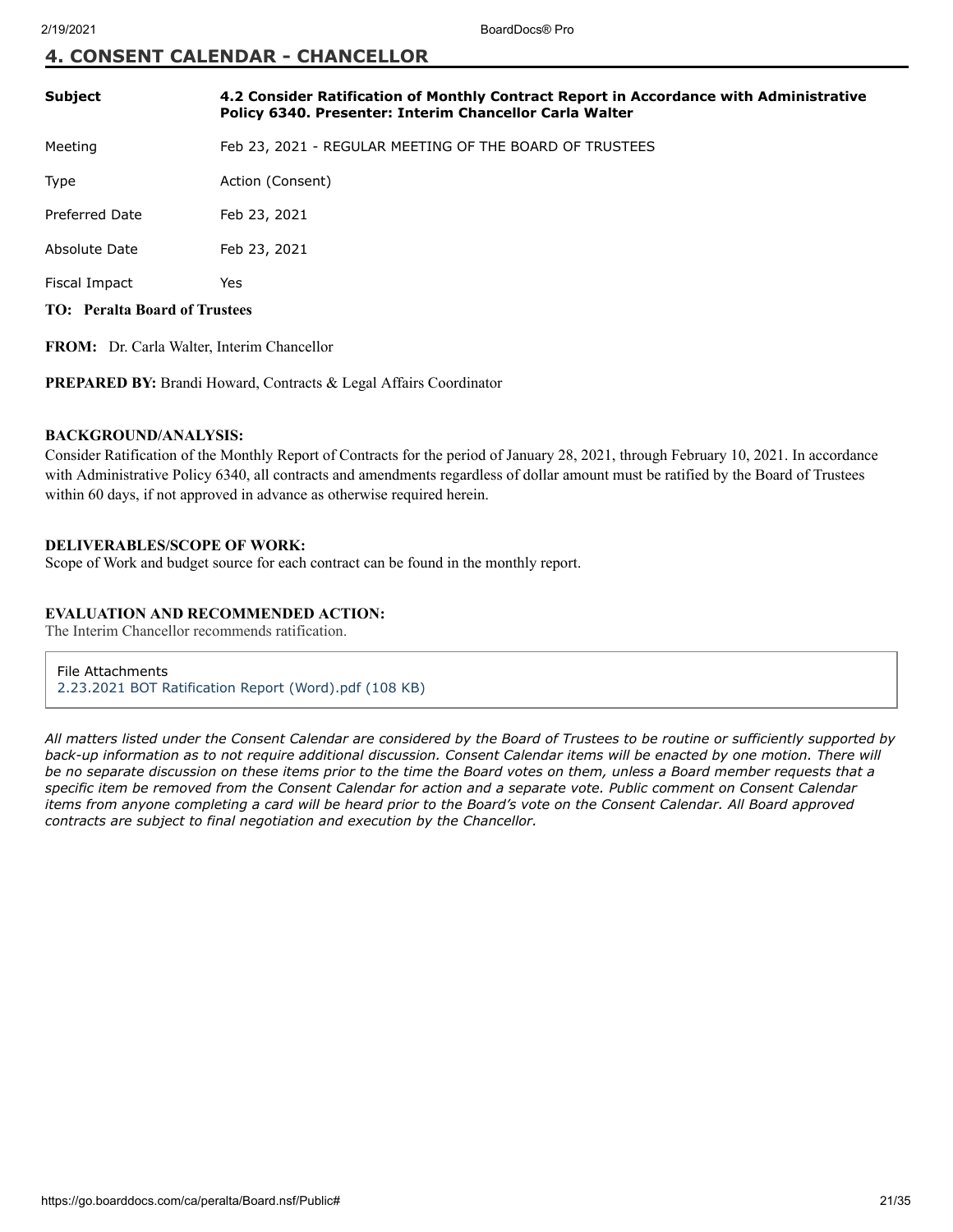### **5. CONSENT CALENDAR - ACADEMIC AFFAIRS**

| <b>Subject</b>                       | 5.1 Consider Approval of Course and Program Additions, Deactivations and Changes.<br><b>Presenter: Vice Chancellor Siri Brown</b> |
|--------------------------------------|-----------------------------------------------------------------------------------------------------------------------------------|
| Meeting                              | Feb 23, 2021 - REGULAR MEETING OF THE BOARD OF TRUSTEES                                                                           |
| <b>Type</b>                          | Action (Consent)                                                                                                                  |
| <b>Preferred Date</b>                | Feb 23, 2021                                                                                                                      |
| Absolute Date                        | Feb 23, 2021                                                                                                                      |
| Fiscal Impact                        | No                                                                                                                                |
| <b>Budgeted</b>                      | No                                                                                                                                |
| <b>Budget Source</b>                 | N/A                                                                                                                               |
| <b>TO: Peralta Board of Trustees</b> |                                                                                                                                   |

**FROM:** Department of Academic Affairs

**PREPARED BY:** Amany Elmasry, Curriculum and System Tech Analyst

#### **BACKGROUND/ANALYSIS:**

The role of Council on Instruction, Planning and Development (CIPD) is to review college curriculum additions, deletions, or modifications and submit them to the Board of Trustees for approval. CIPD meetings are held monthly throughout the academic year and are composed of college curriculum chairs (appointed by the Academic Senate), curriculum specialists, matriculation officers, the District Academic Senate President, the Vice Chancellor of Academic Affairs & Student Success, Deans and Vice Presidents of Instruction.

Course and program additions are based on industry demand and/or students need in the following fields: Political Science : Politics of Ethnicity, Gender, and Sexuality and Introduction to LGBTQ Social Justice Studies; Bioscience: Introduction to Quantitative Analysis in Bioscience, and Introduction to Image Processing and Analysis in FIJI; Computer Science: Swift Application Programming, Swift Data Structures and Algorithms, and Swift Universal Framework Applications; Medical Assisting courses.

Course modifications are required to comply with State Chancellor's Office initiatives such as the code alignment project for better reporting. They are also required for updates to course curriculum to ensure alignment with district-wide requisites and unit values in order to streamline student enrollment and to comply with Education Code Sections 70901(b), 70902(b), and 78016; and California Code of Administrative Regulations Sections 51000, 51022, 55100, 55130 and 55150.

Course deletions result in deactivating courses that are no longer offered from the college catalog, state inventory, CurriQunet, ASSIST, and Passport according to the approved effective term listed in the attached agenda.

#### **ANTICIPATED COMPLETION DATE:**

All curriculum additions, deletions and modifications reflect work that occurs on an ongoing basis.

#### **EVALUATION AND RECOMMENDED ACTION:**

The attached PDF entitled "Feb 2021 CIPD Report" and "Feb 2021 Program Proposals" contains course and program additions, changes and deactivations as approved by the colleges' curriculum committees and The Council for Instruction, Planning and Development (CIPD).

The Interim Chancellor and Vice Chancellor of Academic Affairs and Student Success recommend approval.

File Attachments [Feb 2021 Program Proposals.pdf \(249 KB\)](https://go.boarddocs.com/ca/peralta/Board.nsf/files/BY4VWP7C0B26/$file/Feb%202021%20Program%20Proposals.pdf) [Feb 2021 CIPD Report.pdf \(2,015 KB\)](https://go.boarddocs.com/ca/peralta/Board.nsf/files/BY52C582B9A2/$file/Feb%202021%20CIPD%20Report.pdf)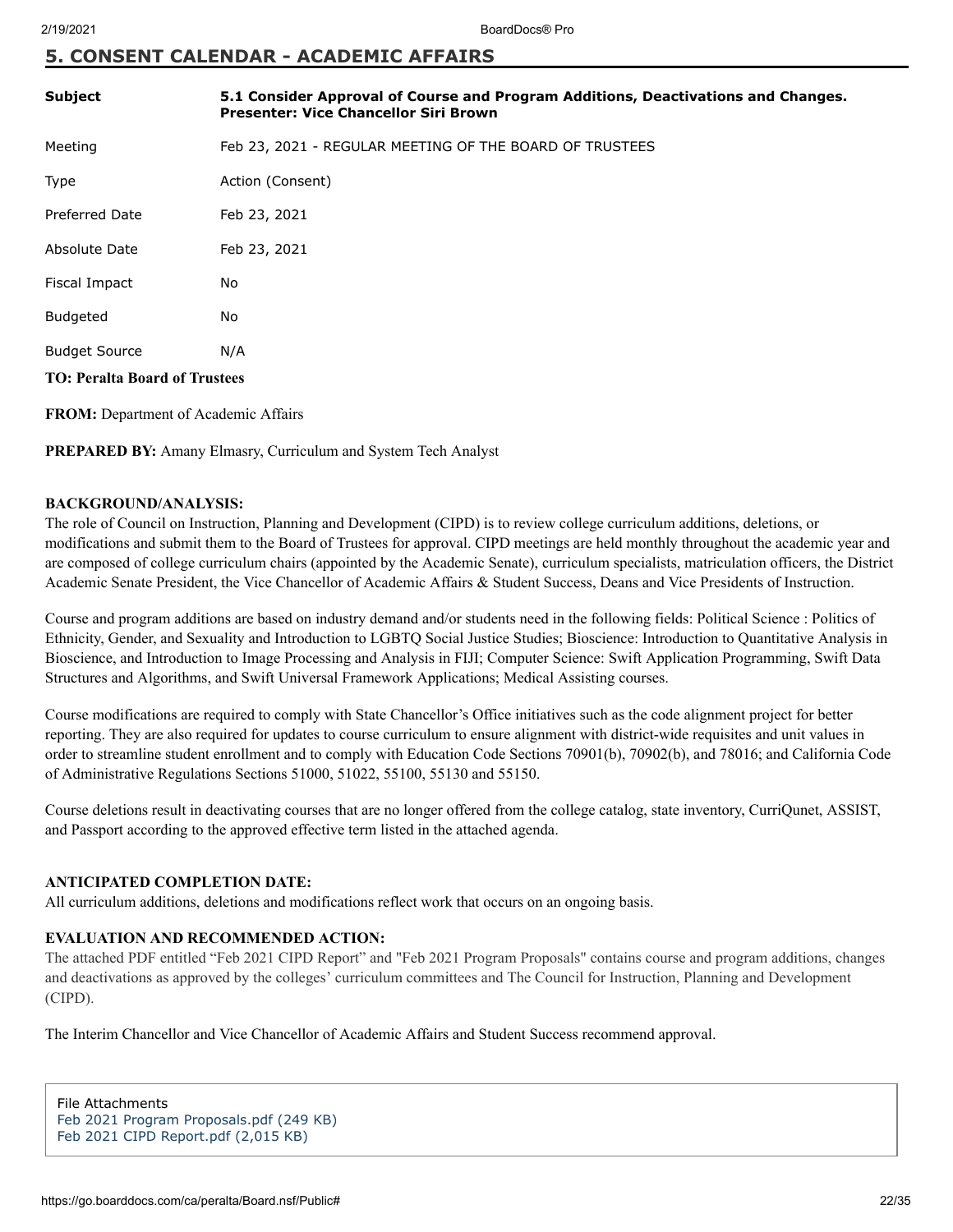#### 2/19/2021 BoardDocs® Pro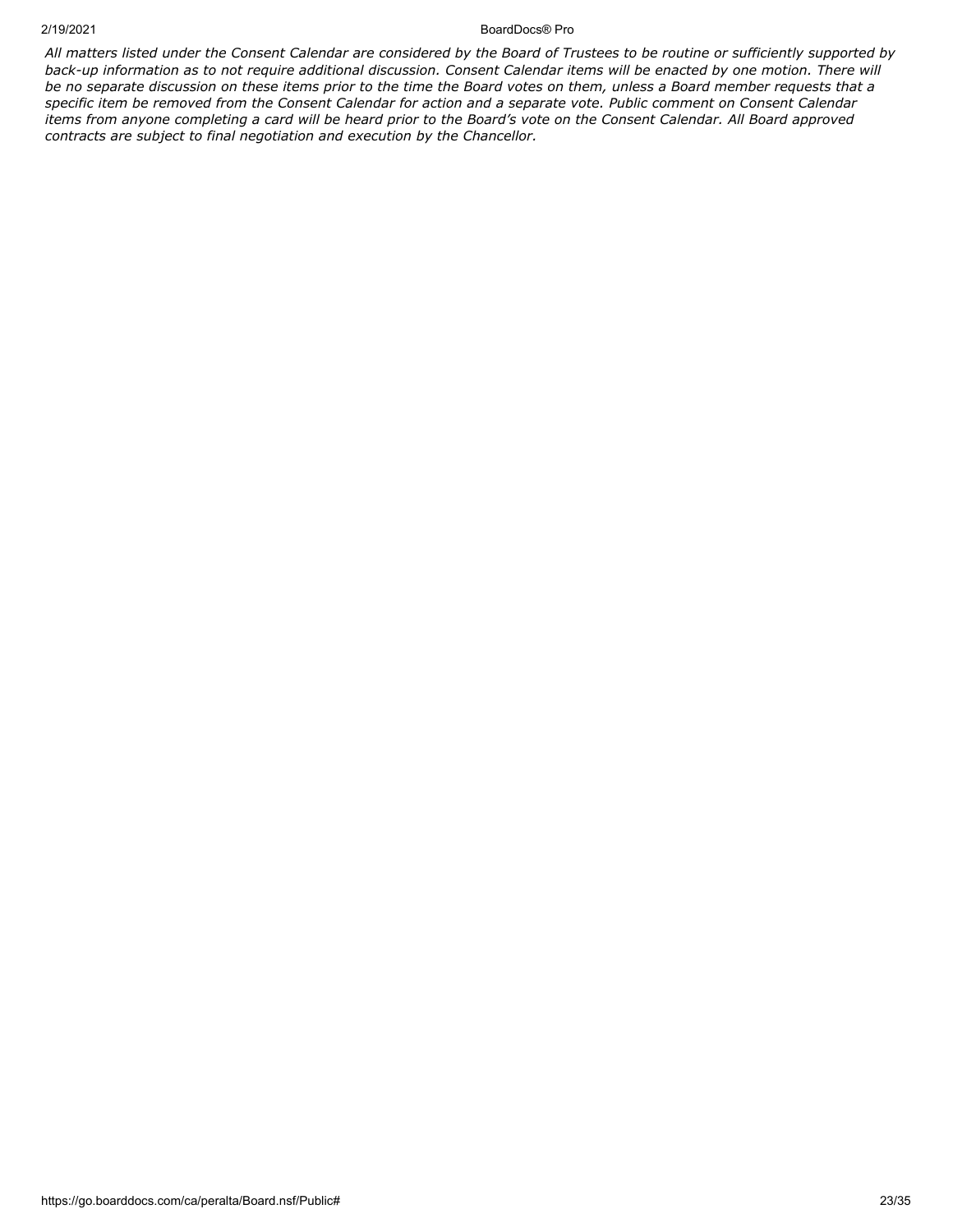#### **6. CONSENT CALENDAR - FINANCE**

| <b>Subject</b>                       | 6.1 Consider Approval of Resolution# 20/21-18 for 2020-21 Nonresident Tuition Fees.<br>Presenter: Interim Vice Chancellor Adil Ahmed |
|--------------------------------------|--------------------------------------------------------------------------------------------------------------------------------------|
| Meeting                              | Feb 23, 2021 - REGULAR MEETING OF THE BOARD OF TRUSTEES                                                                              |
| Type                                 | Action (Consent)                                                                                                                     |
| <b>Preferred Date</b>                | Feb 23, 2021                                                                                                                         |
| Absolute Date                        | Feb 23, 2021                                                                                                                         |
| Fiscal Impact                        | No                                                                                                                                   |
| <b>Budgeted</b>                      | No                                                                                                                                   |
| <b>Budget Source</b>                 | N/A                                                                                                                                  |
| <b>TO: Peralta Board of Trustees</b> |                                                                                                                                      |

#### **FROM: Adil Ahmed, Interim Vice Chancellor for Finance & Administration**

#### **PREPARED BY: Adil Ahmed, Interim Vice Chancellor for Finance & Administration**

#### **Background/Analysis:**

Education Code Section 76140 requires the Board of Trustees to annually adopt the nonresident tuition fee for the next fiscal year. Determination of this fee is based on the Statewide average.

It is recommended that the Board of Trustees approve Resolution# 20/21-18 for 2020-21 Nonresident Tuition Fee of \$307.00 per semester unit. The worksheet used to arrive at the nonresident fee is attached and is in line with the state average.

#### **Deliverables and Scope of Work:**

Not applicable

#### **Anticipated Completion Date:**

Upon approval, adopted fee will be effective July 1, 2021

#### **Evaluation and Recommended Action:**

Approve Resolution # 20/21-18 for Nonresident Tuition Fee of \$307.00 per semester unit to be effective July 1, 2021.

The Interim Vice Chancellor of Finance & Administration and the Interim Chancellor recommend approval.

File Attachments [Resolution 2021-18 FS 21-01 Supplement 2021-22 Nonresident Fee Worksheet.pdf \(23 KB\)](https://go.boarddocs.com/ca/peralta/Board.nsf/files/BXETD76CDBD2/$file/Resolution%202021-18%20FS%2021-01%20Supplement%202021-22%20Nonresident%20Fee%20Worksheet.pdf) [Resolution 2021-18 Nonresident Tuition Fee Resolution.pdf \(76 KB\)](https://go.boarddocs.com/ca/peralta/Board.nsf/files/BXFNE45F8443/$file/Resolution%202021-18%20Nonresident%20Tuition%20Fee%20Resolution.pdf) [Statewide 2021 Average Nonresident Fees.pdf \(86 KB\)](https://go.boarddocs.com/ca/peralta/Board.nsf/files/BYDECZ39DA29/$file/Statewide%202021%20Average%20Nonresident%20Fees.pdf)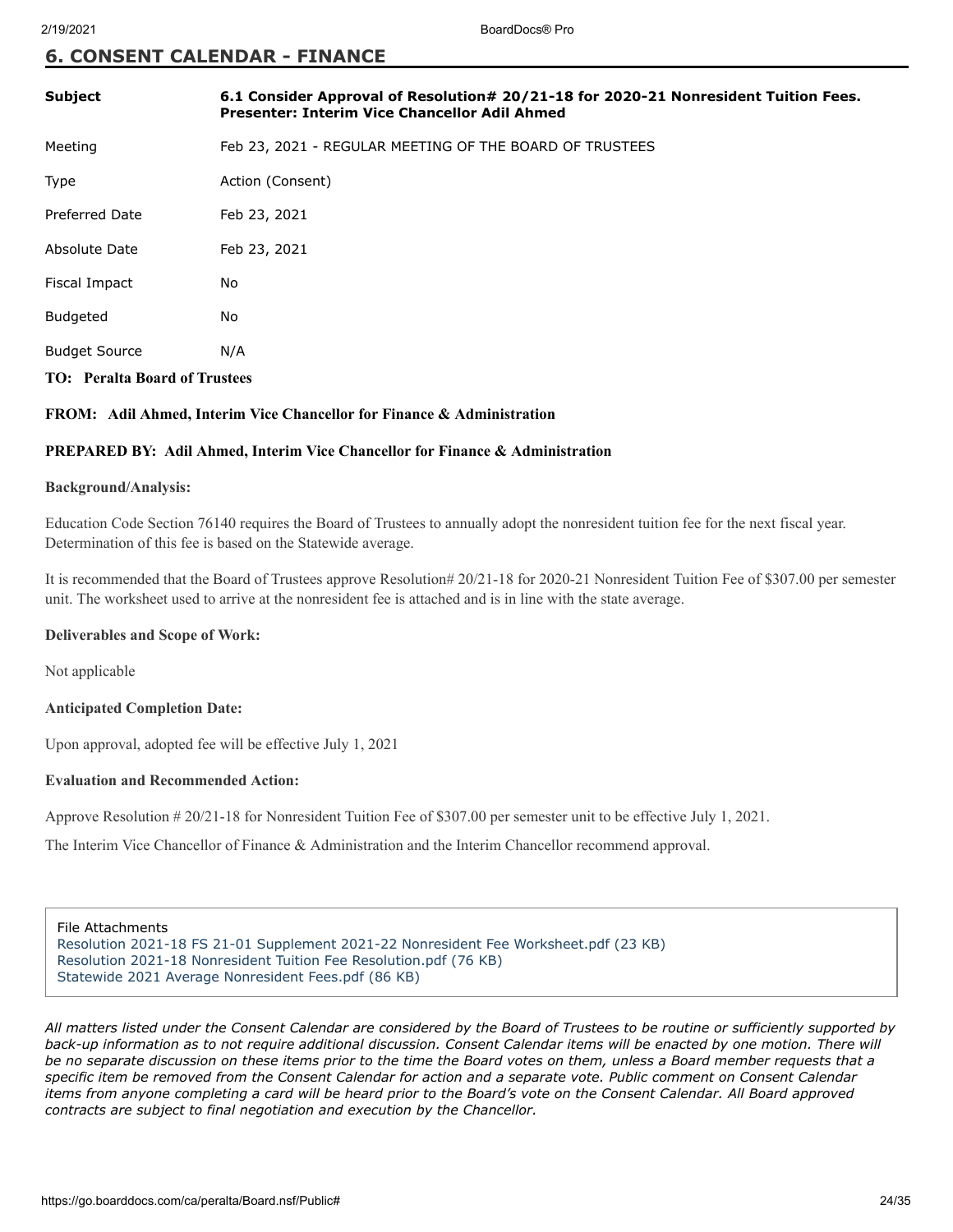### **7. CONSENT CALENDAR - HUMAN RESOURCES**

| <b>Subject</b>                       | 7.1 Consider Approval of First Amendment to the Employment Agreement Between the<br>Peralta Community College District and Dr. Carla Walter, Interim Chancellor. Presenter:<br><b>Acting Vice Chancellor Ronald McKinley</b> |
|--------------------------------------|------------------------------------------------------------------------------------------------------------------------------------------------------------------------------------------------------------------------------|
| Meeting                              | Feb 23, 2021 - REGULAR MEETING OF THE BOARD OF TRUSTEES                                                                                                                                                                      |
| Type                                 | Action (Consent)                                                                                                                                                                                                             |
| Preferred Date                       | Feb 23, 2021                                                                                                                                                                                                                 |
| Absolute Date                        | Feb 23, 2021                                                                                                                                                                                                                 |
| Fiscal Impact                        | No                                                                                                                                                                                                                           |
| <b>Budgeted</b>                      | Yes                                                                                                                                                                                                                          |
| <b>Budget Source</b>                 | Fund 01 - 0-01-112-1201-1-660200-0000-00                                                                                                                                                                                     |
| <b>TO:</b> Peralta Board of Trustees |                                                                                                                                                                                                                              |

#### **FROM: Ronald McKinley, Acting Vice Chancellor of Human Resources**

#### **PREPARED BY: Maisha Jameson, Board Clerk**

#### **BACKGROUND/ANALYSIS:**

This request of the Board is to amend the employment agreement of the Interim Chancellor by extending it. The current contract is scheduled to end February 28, 2021. This amendment will extend the term of this Agreement to June 30, 2021. The term may be extended by the mutual agreement of the parties until the Board has selected the next Chancellor. No other terms of the Agreement are being amended.

#### **DELIVERABLES/SCOPE OF WORK:**

Continued work and performance as the Interim Chancellor of the Peralta Community College District.

#### **ANTICIPATED COMPLETION DATE:**

June 30, 2021

#### **EVALUATION AND RECOMMENDED ACTION:**

The Board President recommends approval.

#### File Attachments

[First Contact Amendment C. Walter Feb 23 2021v1.pdf \(61 KB\)](https://go.boarddocs.com/ca/peralta/Board.nsf/files/BYC4AC0A8E7D/$file/First%20Contact%20Amendment%20C.%20Walter%20Feb%2023%202021v1.pdf)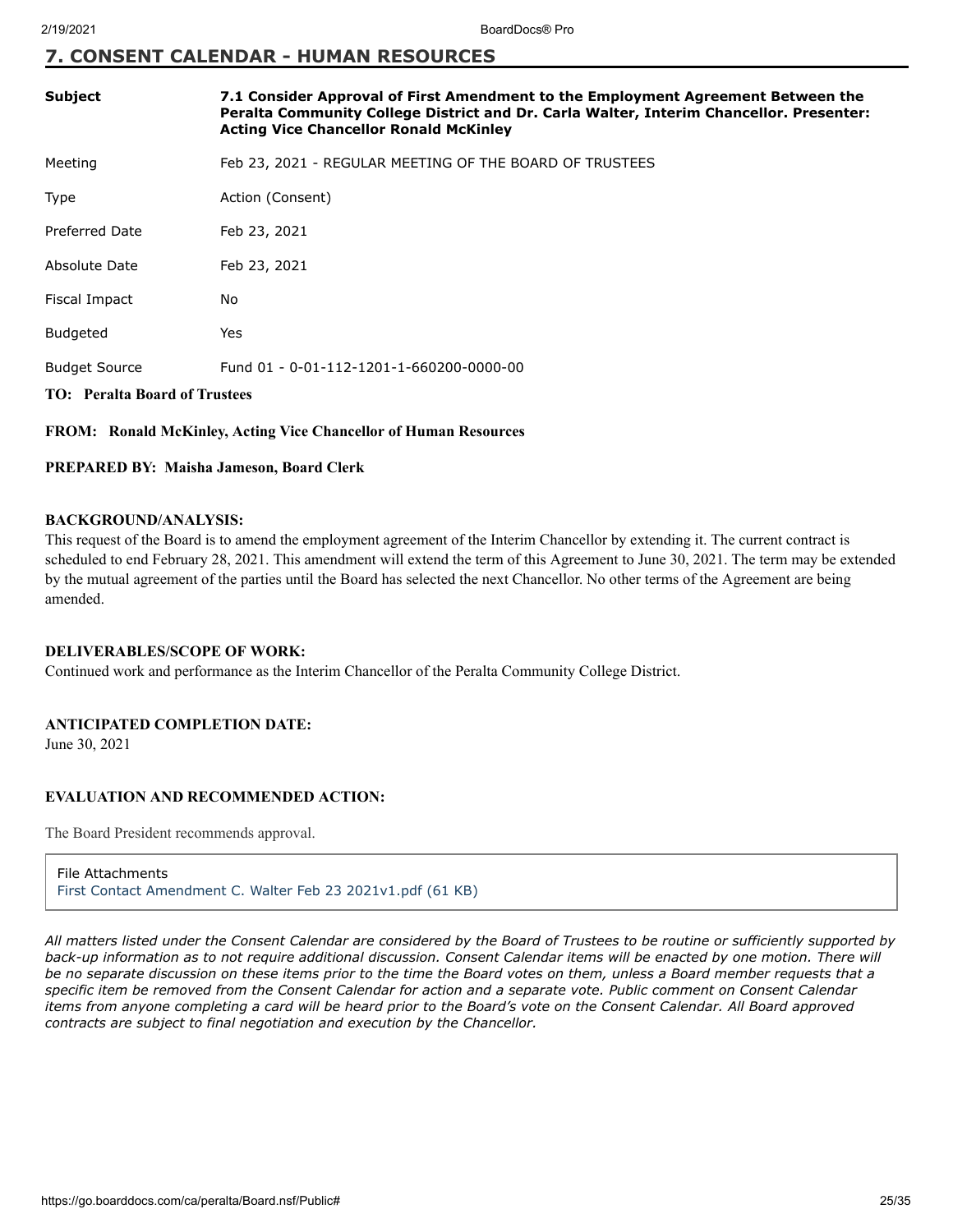#### **8. ACTION ITEMS**

| <b>Subject</b>                       | 8.1 Consider Approval of a Management Personnel Item (Resignation). Presenter: Acting<br><b>Vice Chancellor Ronald McKinley</b> |
|--------------------------------------|---------------------------------------------------------------------------------------------------------------------------------|
| Meeting                              | Feb 23, 2021 - REGULAR MEETING OF THE BOARD OF TRUSTEES                                                                         |
| Type                                 | Action                                                                                                                          |
| <b>Preferred Date</b>                | Feb 23, 2021                                                                                                                    |
| Absolute Date                        | Feb 23, 2021                                                                                                                    |
| Fiscal Impact                        | No                                                                                                                              |
| <b>Budgeted</b>                      | No                                                                                                                              |
| <b>TO: Peralta Board of Trustees</b> |                                                                                                                                 |
|                                      |                                                                                                                                 |

 **FROM: Dr. Ronald McKinley, Acting Vice Chancellor for Human Resources & Employee Relations**

 **PREPARED BY: Socorro Taylor, Executive Assistant, Human Resources & Employee Relations**

#### **BACKGROUND/ANALYSIS:**

#### **MANAGEMENT PERSONNEL ITEMS**

New employment; changes in assignment, compensation, and placement; leaves of absence; changes in staff allocation; retirements, phase-in retirements and resignations.

#### **A. ADMINISTRATIVE APPOINTMENT, REAPPOINTMENT, ASSIGNMENT AND REASSIGNMENT**

| $(NP = New Position * = New Employee)$        |                              |                               |
|-----------------------------------------------|------------------------------|-------------------------------|
| <b>Name</b>                                   | <b>Location</b>              | <b>Department/Reports to:</b> |
|                                               |                              |                               |
|                                               | <b>District Office</b>       |                               |
| None                                          |                              |                               |
|                                               | <b>Berkeley City College</b> |                               |
| None                                          |                              |                               |
|                                               | <b>College of Alameda</b>    |                               |
| None                                          |                              |                               |
|                                               | <b>Laney College</b>         |                               |
| None                                          |                              |                               |
|                                               | <b>Merritt College</b>       |                               |
| None                                          |                              |                               |
| <b>B. PHASE-IN RETIREMENT</b>                 |                              |                               |
| None                                          |                              |                               |
|                                               |                              |                               |
| <b>C. LEAVE OF ABSENCE</b>                    |                              |                               |
| None                                          |                              |                               |
|                                               |                              |                               |
| D. PUBLIC EMPLOYEE RETIREMENT AND RESIGNATION |                              |                               |
| 1. Retirement                                 |                              |                               |
| <b>Name</b>                                   | <b>Location</b>              | Department/Reports to:        |
|                                               |                              |                               |
|                                               | <b>Berkeley City College</b> |                               |
| $\mathbf{X}$                                  |                              |                               |

None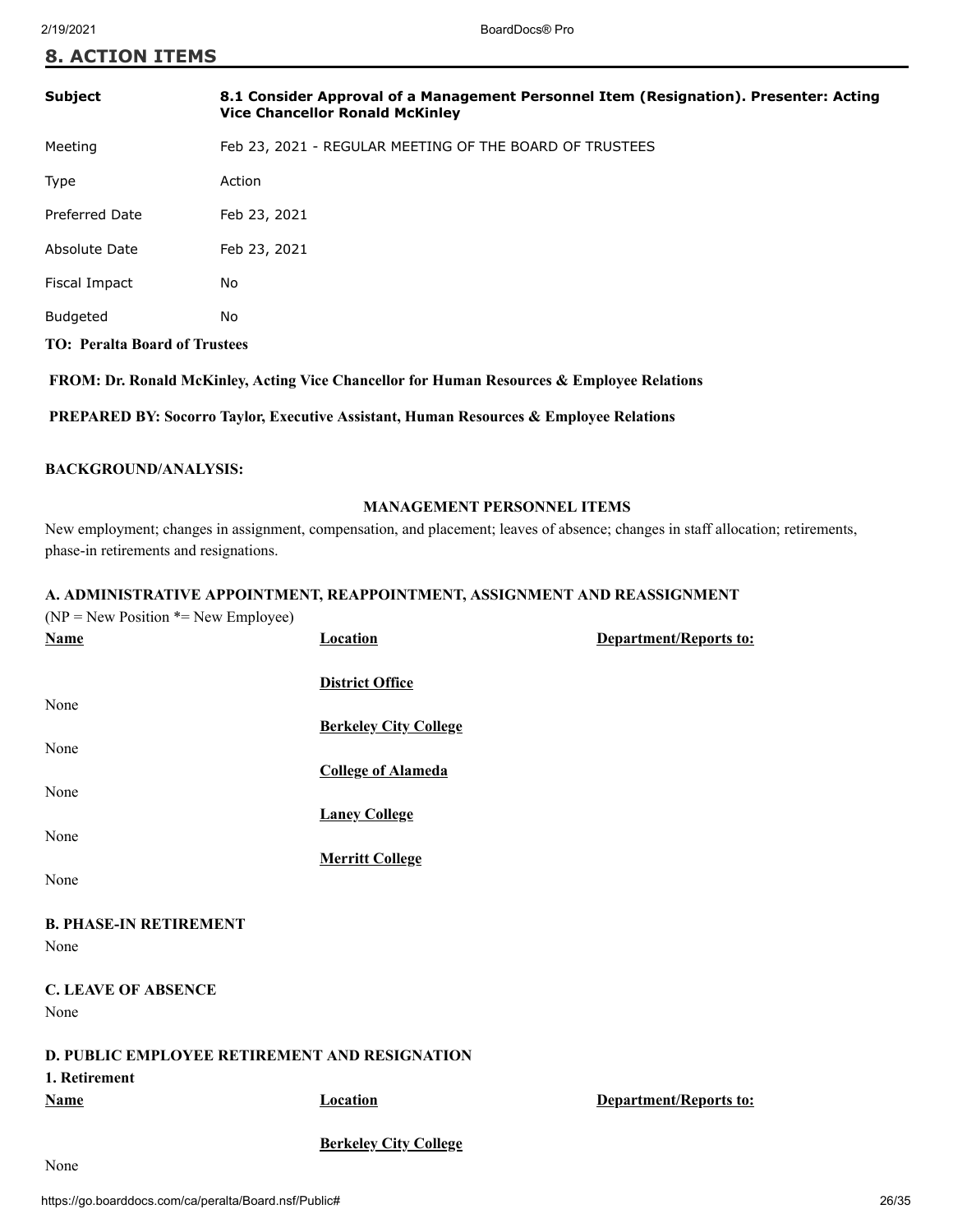| 2/19/2021                          |                              | BoardDocs® Pro |                                              |
|------------------------------------|------------------------------|----------------|----------------------------------------------|
|                                    | <b>College of Alameda</b>    |                |                                              |
| None                               | <b>District Office</b>       |                |                                              |
| None                               |                              |                |                                              |
| None                               | <b>Laney College</b>         |                |                                              |
|                                    | <b>Merritt College</b>       |                |                                              |
| None                               |                              |                |                                              |
| 2. Resignation                     |                              |                |                                              |
| None                               | <b>Berkeley City College</b> |                |                                              |
|                                    | <b>College of Alameda</b>    |                |                                              |
| Ana McClanahan                     | Dean of STEAM                |                | <b>Instruction/Vice President Don Miller</b> |
| Resignation effective July 1, 2021 |                              |                |                                              |
|                                    | <b>District Office</b>       |                |                                              |
| None                               |                              |                |                                              |
|                                    | <b>Laney College</b>         |                |                                              |
| None                               |                              |                |                                              |
|                                    | <b>Merritt College</b>       |                |                                              |
| None                               |                              |                |                                              |

### **EVALUATION AND RECOMMENDED ACTION:**

The Acting Vice Chancellor of Human Resources and the Interim Chancellor recommend approval.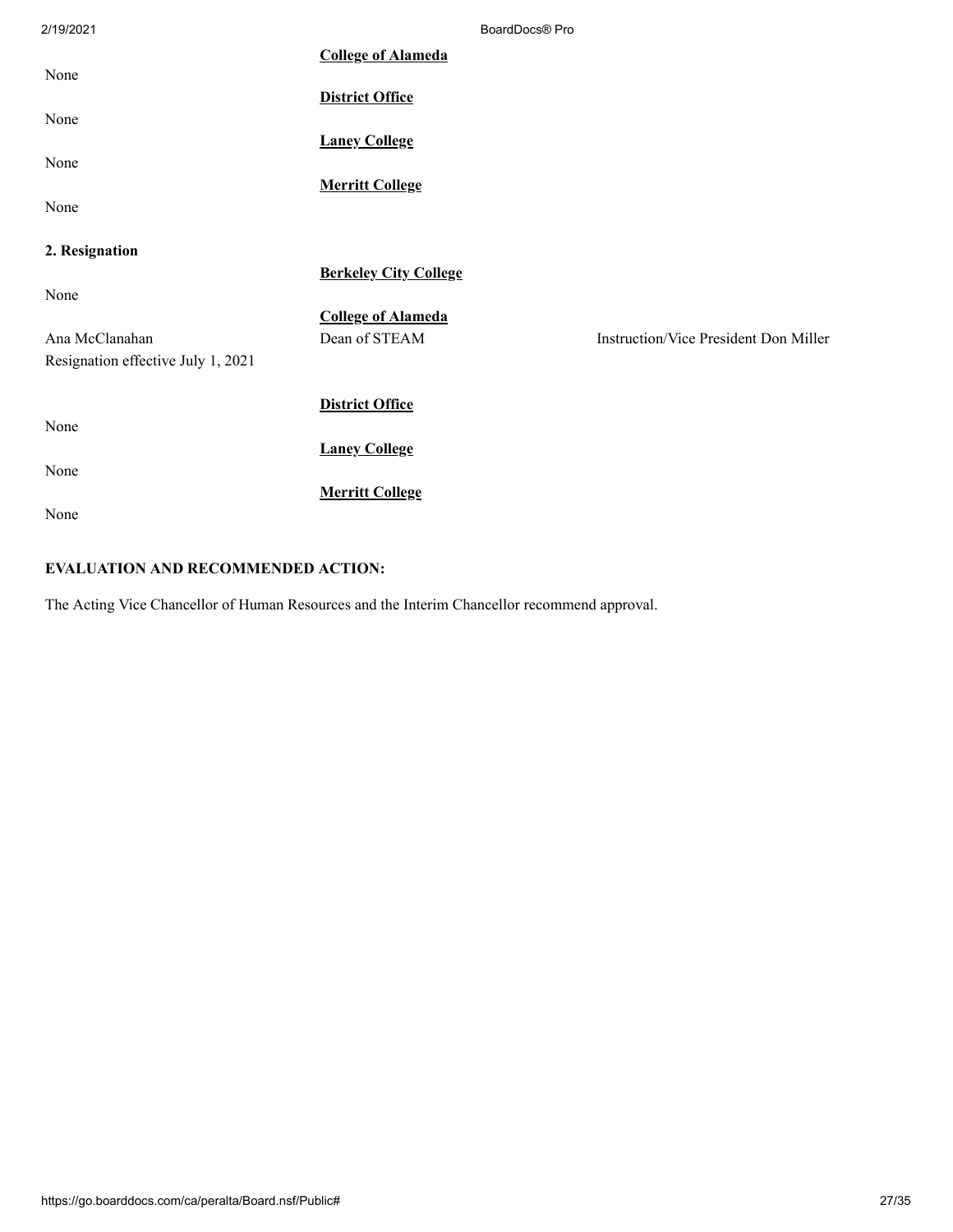#### **8. ACTION ITEMS**

| <b>Subject</b>                       | 8.2 Consider Approval of Classified Personnel Items. Presenter: Acting Vice Chancellor<br><b>Ronald McKinley</b> |
|--------------------------------------|------------------------------------------------------------------------------------------------------------------|
| Meeting                              | Feb 23, 2021 - REGULAR MEETING OF THE BOARD OF TRUSTEES                                                          |
| <b>Type</b>                          | Action                                                                                                           |
| <b>Preferred Date</b>                | Feb 23, 2021                                                                                                     |
| Absolute Date                        | Feb 23, 2021                                                                                                     |
| Fiscal Impact                        | Yes                                                                                                              |
| <b>Budgeted</b>                      | Yes                                                                                                              |
| <b>Budget Source</b>                 | <b>General and Grant Funds</b>                                                                                   |
| <b>TO: Peralta Board of Trustees</b> |                                                                                                                  |
|                                      | FROM: Dr. Ronald McKinley, Acting Vice Chancellor for Human Resources & Employee Relations                       |

 **PREPARED BY: Socorro Taylor, Executive Assistant, Human Resources & Employee Relations**

#### **BACKGROUND/ANALYSIS:**

#### **APPROVAL OF CLASSIFIED PERSONNEL ITEMS**

New employment; changes in assignment, compensation, and placement; leaves of absence; changes in staff allocation and classification of classified personnel; retirements, phase-in retirements and resignations; and short-term temporary classified positions.

#### **A. CLASSIFIED EMPLOYMENT**

 $(NP = New Position * = New Employee)$ 

| Name                                                                                                                    | <b>Location</b>                                                        | <b>Department/Reports to:</b>                 |
|-------------------------------------------------------------------------------------------------------------------------|------------------------------------------------------------------------|-----------------------------------------------|
| None                                                                                                                    | <b>Berkeley City College</b>                                           |                                               |
|                                                                                                                         | <b>College of Alameda</b>                                              |                                               |
| Wendy Odath                                                                                                             | <b>Staff Assistant/Student Services</b><br>(EOPS/CARE/NextUp/CalWORKs) | Student Services/Shalamon Duke                |
| Ratification of the hiring of Wendy Oath as<br>Staff Assistant/Student Services, effective<br>February 17, 2021         |                                                                        |                                               |
| Glenda Gardner<br>Recommendation to hire Glenda Gardner as<br>Senior Library Technician, effective<br>February 24, 2021 | Senior Library Technician (Circulation)                                | Instruction/Vice President Don Miller         |
|                                                                                                                         | <b>District Office</b>                                                 |                                               |
| None                                                                                                                    |                                                                        |                                               |
|                                                                                                                         | <b>Laney College</b>                                                   |                                               |
| Wenwen Zhu<br>Recommendation to hire Wenwen Zhu as<br>Staff Assistant/Instruction, effective                            | Staff Assistant/Admin (Instruction)                                    | Instruction/Acting Vice President Mark Fields |

https://go.boarddocs.com/ca/peralta/Board.nsf/Public# 28/35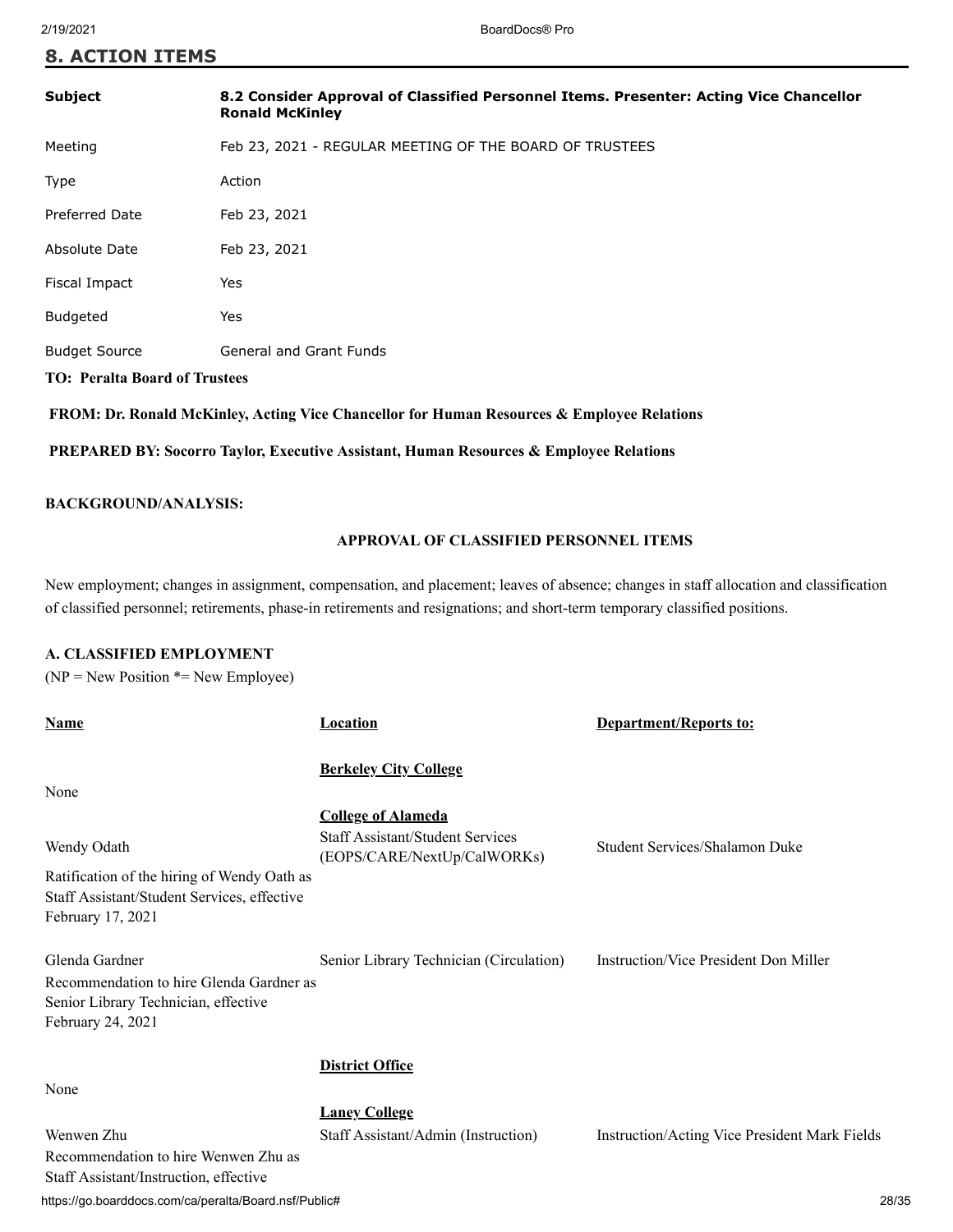February 24, 2021

None

#### **B. PHASE-IN RETIREMENT**

None

#### **C. LEAVE OF ABSENCE** None

#### **D. PUBLIC EMPLOYEE RETIREMENT AND RESIGNATION**

**Merritt College**

## **1. Retirement**

| <u>Name</u>                            | <b>Location</b>              | Department/Reports to:        |
|----------------------------------------|------------------------------|-------------------------------|
|                                        | <b>Berkeley City College</b> |                               |
| None                                   | <b>College of Alameda</b>    |                               |
| None                                   |                              |                               |
|                                        | <b>District Office</b>       |                               |
| None                                   |                              |                               |
|                                        | <b>Laney College</b>         |                               |
| None                                   | <b>Merritt College</b>       |                               |
| None                                   |                              |                               |
|                                        |                              |                               |
| 2. Resignation                         | <b>Berkeley City College</b> |                               |
| None                                   |                              |                               |
| None                                   | <b>College of Alameda</b>    |                               |
|                                        | <b>District Office</b>       |                               |
| None                                   | <b>Laney College</b>         |                               |
| None                                   |                              |                               |
|                                        | <b>Merritt College</b>       |                               |
| None                                   |                              |                               |
| E. SHORT-TERM NON-CONTINUING POSITIONS |                              |                               |
| <b>Name</b>                            | <b>Location</b>              | <b>Department/Reports to:</b> |
|                                        | <b>Berkeley City College</b> |                               |
| None                                   |                              |                               |
| None                                   | <b>College of Alameda</b>    |                               |
|                                        | <b>District Office</b>       |                               |

**Laney College**

None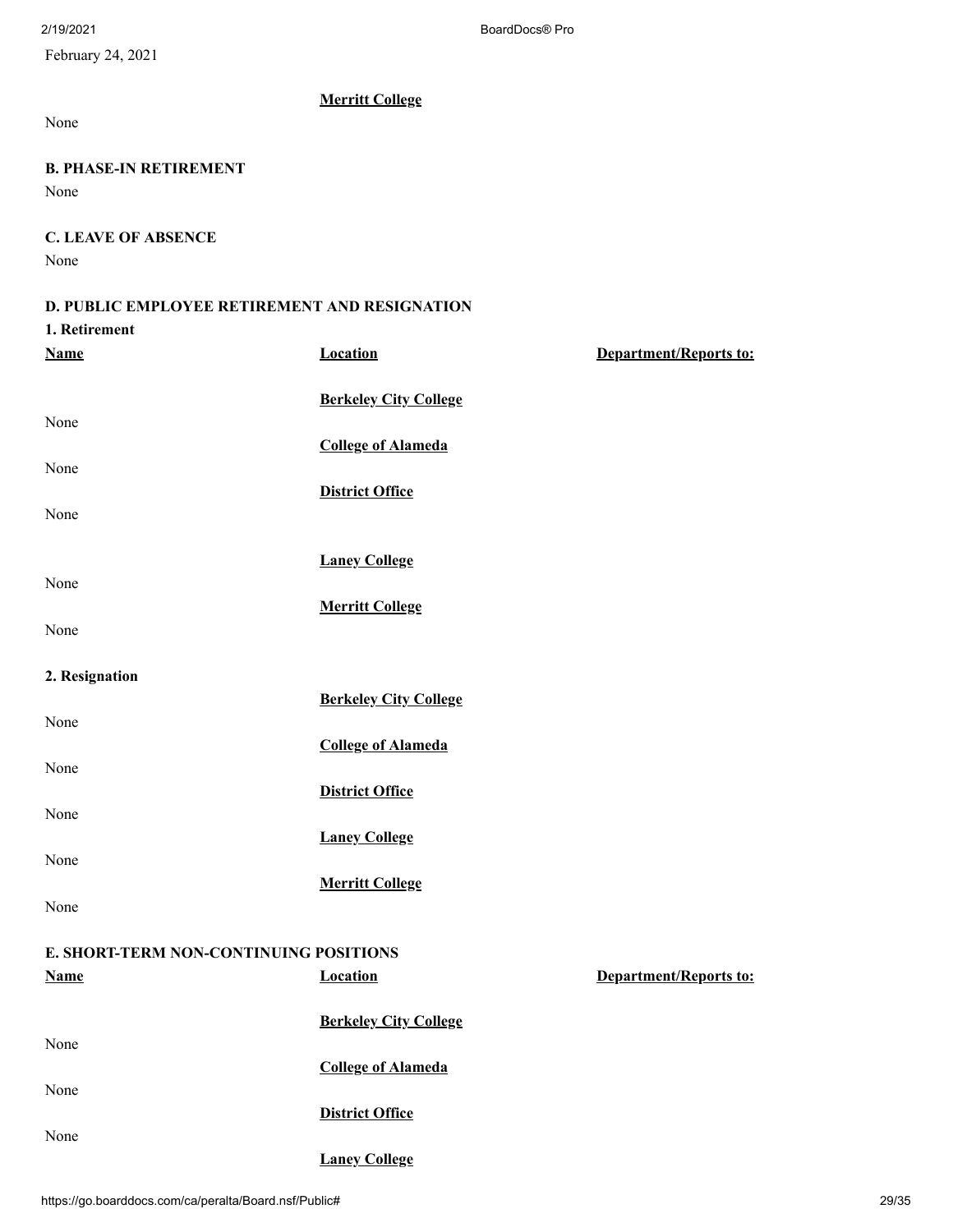2/19/2021 BoardDocs® Pro

None

**Merritt College**

None

#### **EVALUATION AND RECOMMENDED ACTION:**

The Acting Vice Chancellor of Human Resources and the Interim Chancellor recommend approval.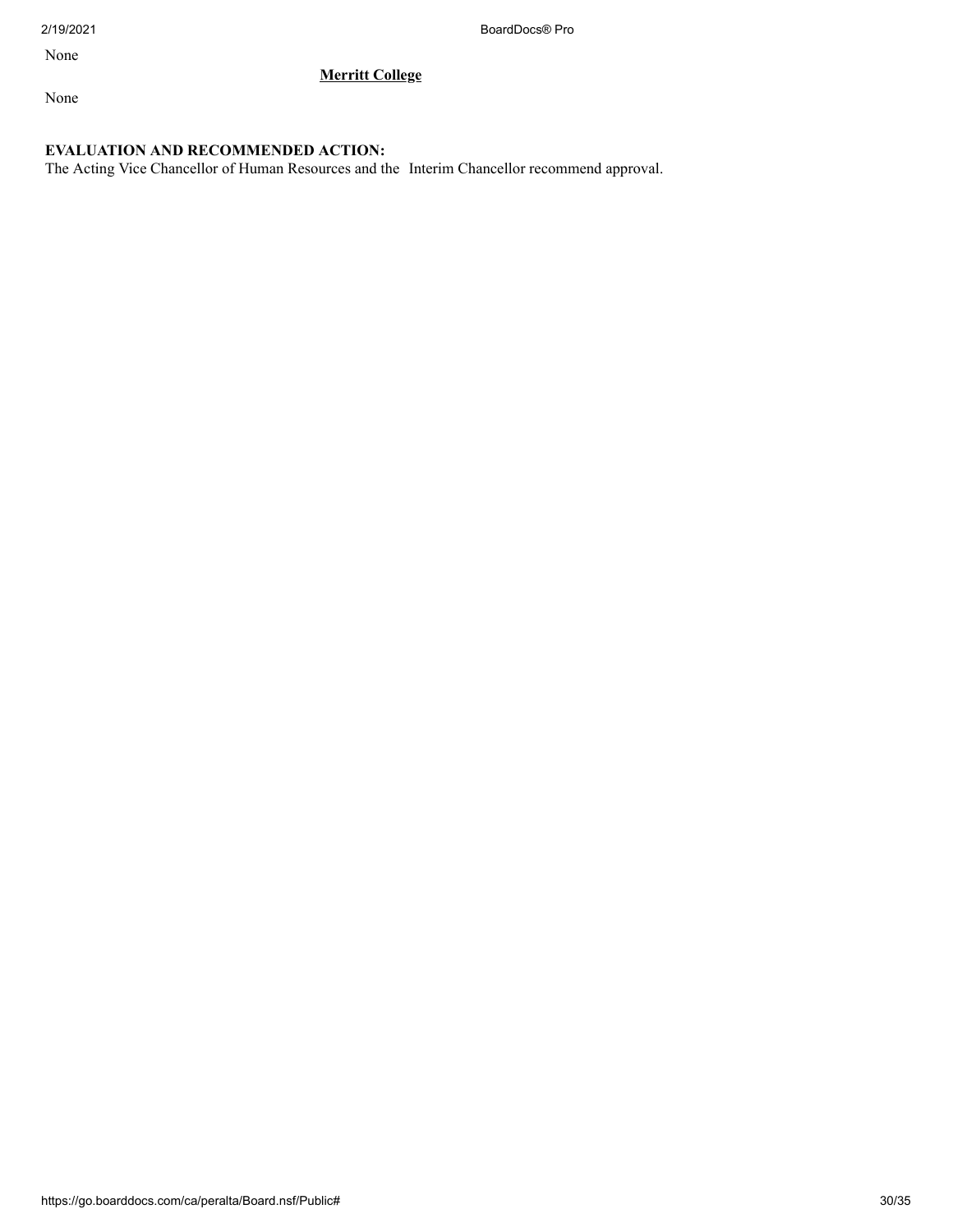| <b>8. ACTION ITEMS</b> |  |  |  |  |  |  |  |  |  |  |
|------------------------|--|--|--|--|--|--|--|--|--|--|
|------------------------|--|--|--|--|--|--|--|--|--|--|

| <b>Subject</b>                       | 8.3 Consider Approval of the Proposed Chancellor Search Timeline. Presenter: Acting Vice<br><b>Chancellor Ronald McKinley</b> |
|--------------------------------------|-------------------------------------------------------------------------------------------------------------------------------|
| Meeting                              | Feb 23, 2021 - REGULAR MEETING OF THE BOARD OF TRUSTEES                                                                       |
| Type                                 | Action                                                                                                                        |
| <b>Preferred Date</b>                | Feb 23, 2021                                                                                                                  |
| Absolute Date                        | Feb 23, 2021                                                                                                                  |
| Fiscal Impact                        | No.                                                                                                                           |
| <b>Budgeted</b>                      | No                                                                                                                            |
| <b>TO: Peralta Board of Trustees</b> |                                                                                                                               |
|                                      |                                                                                                                               |

 **FROM: Dr. Ronald McKinley, Acting Vice Chancellor for Human Resources & Employee Relations**

 **PREPARED BY: Socorro Taylor, Executive Assistant, Human Resources & Employee Relations**

#### **BACKGROUND/ANALYSIS:**

At its February 9, 2021 meeting, the Board of Trustees approved the contract with AGB Search to assist the District in its nationwide search for the new Chancellor of the Peralta Community College District. The District is now seeking Board approval of the Proposed Chancellor Search Timeline prepared by AGB Search.

#### **EVALUATION AND RECOMMENDED ACTION:**

The Acting Vice Chancellor of Human Resources and Employee Relations recommend approval.

File Attachments [PCCD DRAFT TIMELINE R5 \(003\) - Revised.pdf \(251 KB\)](https://go.boarddocs.com/ca/peralta/Board.nsf/files/BYC3WU08E7C0/$file/PCCD%20DRAFT%20TIMELINE%20R5%20(003)%20-%20Revised.pdf)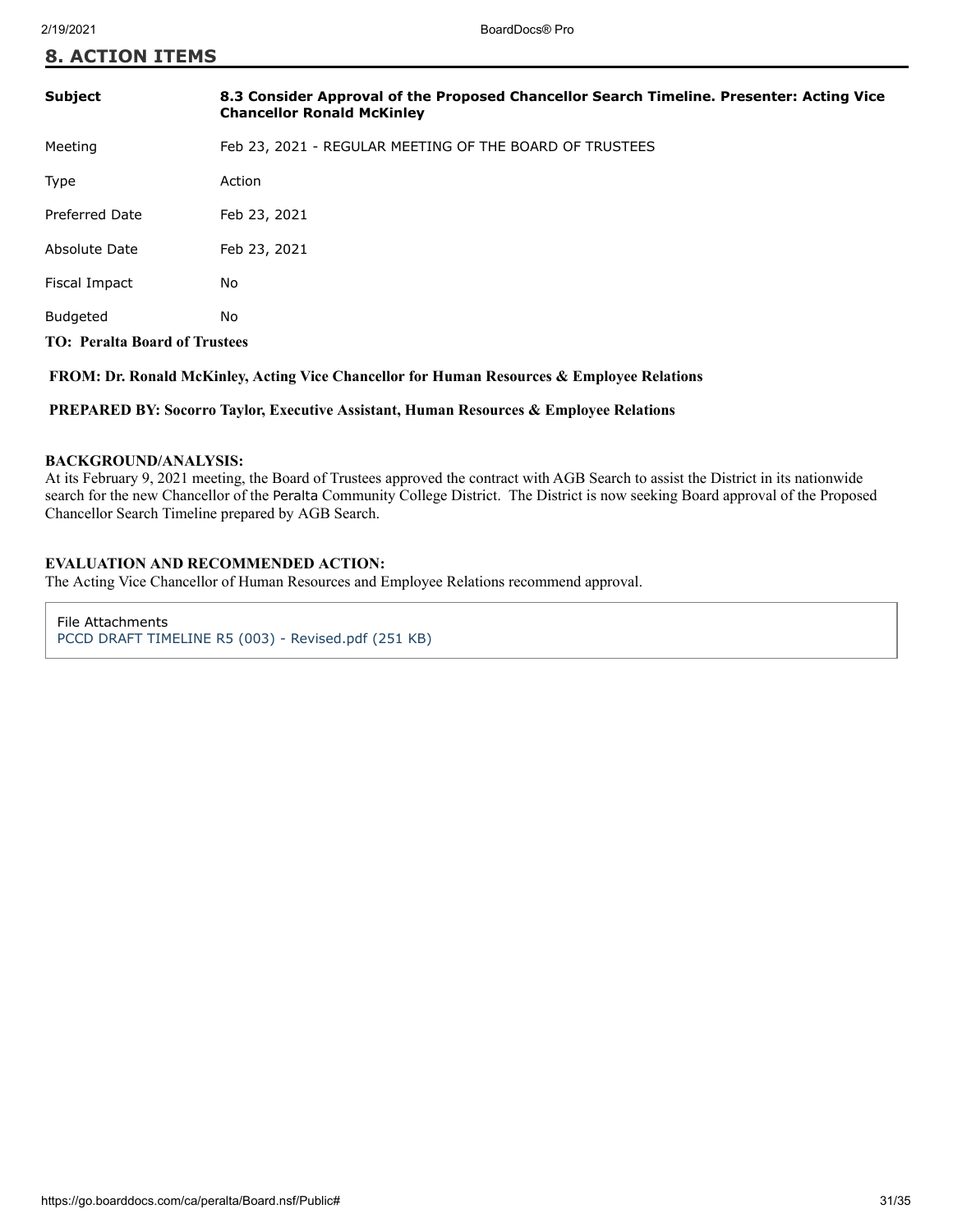|  | <b>8. ACTION ITEMS</b> |  |
|--|------------------------|--|
|  |                        |  |

| <b>Subject</b>                       | 8.4 Consider Approval of Resolution #20/21-21 for the Education Protection Account<br>Funding and Expenditures for FY 2020-21. Presenter: Interim Vice Chancellor Adil Ahmed |
|--------------------------------------|------------------------------------------------------------------------------------------------------------------------------------------------------------------------------|
| Meeting                              | Feb 23, 2021 - REGULAR MEETING OF THE BOARD OF TRUSTEES                                                                                                                      |
| Type                                 | Action (Consent)                                                                                                                                                             |
| <b>Preferred Date</b>                | Feb 23, 2021                                                                                                                                                                 |
| Absolute Date                        | Feb 23, 2021                                                                                                                                                                 |
| Fiscal Impact                        | No                                                                                                                                                                           |
| <b>Budget Source</b>                 | N/A                                                                                                                                                                          |
| <b>TO: Peralta Board of Trustees</b> |                                                                                                                                                                              |
|                                      |                                                                                                                                                                              |

**FROM: Dr. Carla Walter, Interim Chancellor**

#### **PREPARED BY: Adil Ahmed, Interim Vice Chancellor for Finance & Administration**

#### **Background/Analysis:**

Proposition 30, The Schools and Local Public Safety Protection Act of 2012 passed in November 2012. This proposition temporarily raises the sales and use tax to provide continuing funding for local school districts and community colleges. The funding is set aside by the State in the Education Protection Account (EPA) as part of the State's General Fund. Each local district has sole authority to determine how the moneys received from the EPA are spent providing that the governing board makes these spending determinations in open session of a public meeting of the governing board. Each entity receiving funds must annually publish on its internet website an accounting of how much money was received from the EPA and how that money was spent. Additionally, the expenditures of the fund must be part of the district's annual independent audit. The Act specifically prohibits the expenditure of EPA funds for administrative salaries and benefits or any other administrative costs.

It is estimated that Peralta CCD will receive \$17,224,174 of Education Protection Account proceeds. The Vice Chancellor is recommending that these funds be used for non-administrative Instructional Activities. It is recommended that the Board consider and approve the attached EPA Resolution and EPA Expenditure Report.

#### **Evaluation and Recommended Action:**

It is recommended that the Board of Trustees approve Resolution # 20/21-21 for the use of the estimated \$17,224,174 of Education Protection Account proceeds resulting from the passage of Proposition 30 to partially fund instructional salaries and benefits.

The Interim Vice Chancellor of Finance & Administration and the Interim Chancellor recommend approval.

File Attachments [EPA Resolution 2021-21 01272021.pdf \(48 KB\)](https://go.boarddocs.com/ca/peralta/Board.nsf/files/BXNN7A5E841C/$file/EPA%20Resolution%202021-21%2001272021.pdf) [2020-21-EPA-q2-dec2020.pdf \(42 KB\)](https://go.boarddocs.com/ca/peralta/Board.nsf/files/BXNN7C5E8665/$file/2020-21-EPA-q2-dec2020.pdf)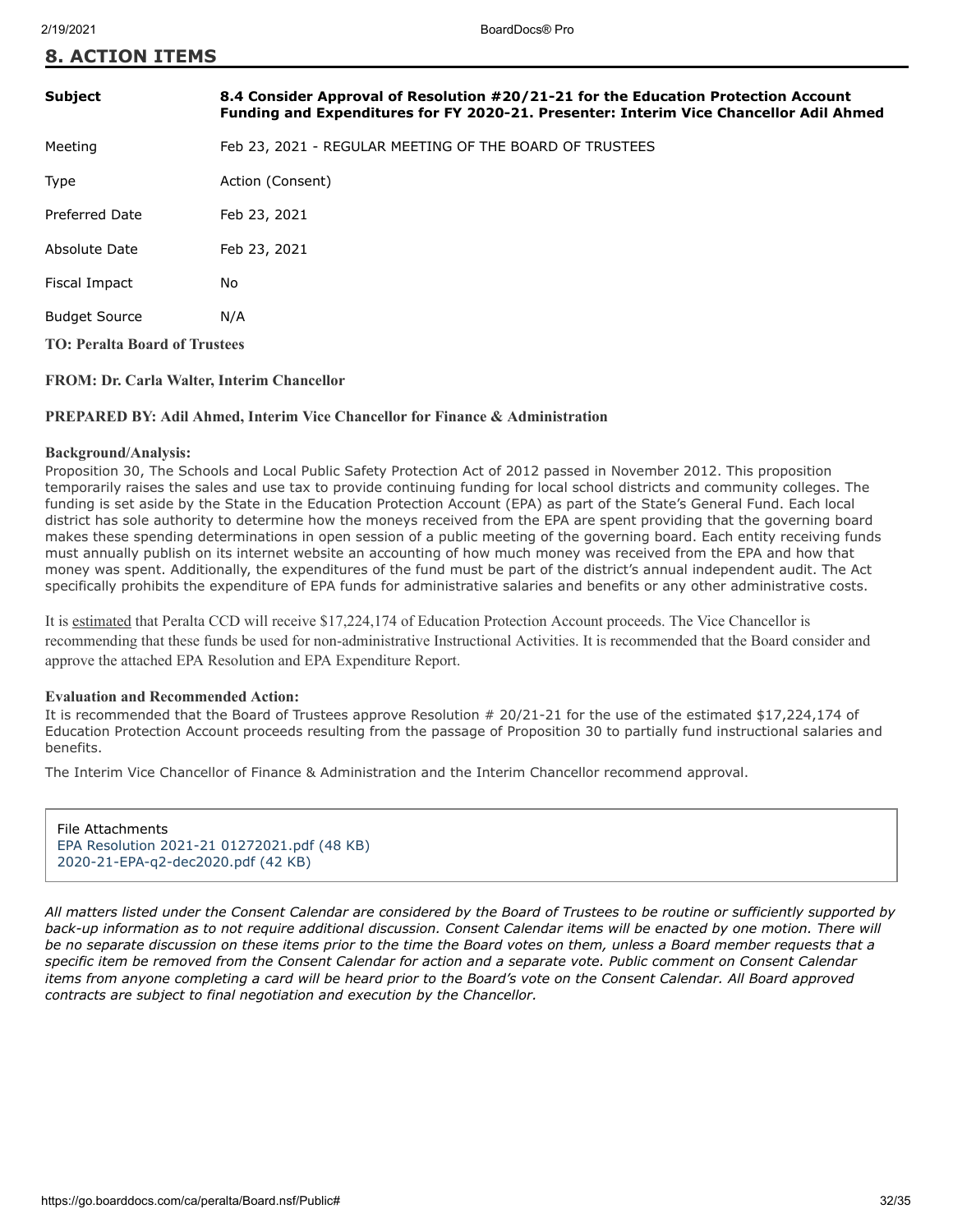**8. ACTION ITEMS**

| <b>Subject</b>                              | 8.5 Consider Authorization to adopt District-Wide Design Standards and authorize the<br>Vice Chancellor of DGS to implement and update District-Wide Building Design and<br><b>Construction Standards. Presenter: Acting Vice Chancellor Atheria Smith</b> |  |  |  |
|---------------------------------------------|------------------------------------------------------------------------------------------------------------------------------------------------------------------------------------------------------------------------------------------------------------|--|--|--|
| Meeting                                     | Feb 23, 2021 - REGULAR MEETING OF THE BOARD OF TRUSTEES                                                                                                                                                                                                    |  |  |  |
| Type                                        | Action                                                                                                                                                                                                                                                     |  |  |  |
| Preferred Date                              | Feb 23, 2021                                                                                                                                                                                                                                               |  |  |  |
| Absolute Date                               | Feb 23, 2021                                                                                                                                                                                                                                               |  |  |  |
| Fiscal Impact                               | No                                                                                                                                                                                                                                                         |  |  |  |
| <b>TO:</b> Peralta Board of Trustees        |                                                                                                                                                                                                                                                            |  |  |  |
| <b>FROM:</b> Department of General Services |                                                                                                                                                                                                                                                            |  |  |  |

#### **PREPARED BY: Atheria Smith, Acting Vice Chancellor of DGS**

#### **BACKGROUND/ANALYSIS:**

On October 2019, a contract was executed for the architectural firm, WLC Architects, to provide District Wide Building Design and Construction Standards. The District embarked on development of district-wide design standards to ensure consistent use of specific building systems responsive to the processes and needs of the District in future renovation and new construction work.

The resulting Building Design and Construction Standards are documented in specifications in the Construction Specification Institute (CSI) format, appropriate to guide architectural/engineering firms in the selection of building systems for design of future renovation and new construction projects. The CSI specifications cover, but are not limited to, the following systems: Concrete; Masonry; Metals; Wood, Plastics, and Composites; Openings (doors/windows); Finishes; Equipment; Furnishings; Conveying Equipment (elevators); Fire Suppression; Plumbing; Heating, Ventilating and Air Conditioning (HVAC); Integrated Automation (building management); Electrical; Communications; Electronic Safety and Security; Earthwork; Exterior Improvements; and Utilities.

A series of in-person and virtual meetings were conducted with District faculty, staff, and administration to understand District needs and building system preferences for different types of spaces such as science laboratories, classrooms, and athletic facilities. Extensive discussions were also held with DGS.

Understanding of District needs and of the current building industry was synthesized into a set District-Wide Building Design and Construction Standards specifically tailored to the District. It is expected that this set of CSI specifications of design standards will be updated periodically to capture new technologies, building code updates and as District needs change.

#### **DELIVERABLES/SCOPE OF WORK:**

District-Wide Building Design and Construction Standards.

#### **ANTICIPATED COMPLETION DATE:**

February 2021

#### **EVALUATION AND RECOMMENDED ACTION:**

The Acting Vice Chancellor of General Services and Interim Chancellor recommend adopting the District-Wide Building Design and Construction Standards and authorize the Vice Chancellor of DGS to implement and update the District-Wide Building Design and Construction Standards from time to time.

#### File Attachments

[1918100\\_05\\_DS\\_PCCD Bldg Dsgn Const Stds - February 2021 Edition.pdf \(2,362 KB\)](https://go.boarddocs.com/ca/peralta/Board.nsf/files/BY3LDH55E6E9/$file/1918100_05_DS_PCCD%20Bldg%20Dsgn%20Const%20Stds%20-%20February%202021%20Edition.pdf)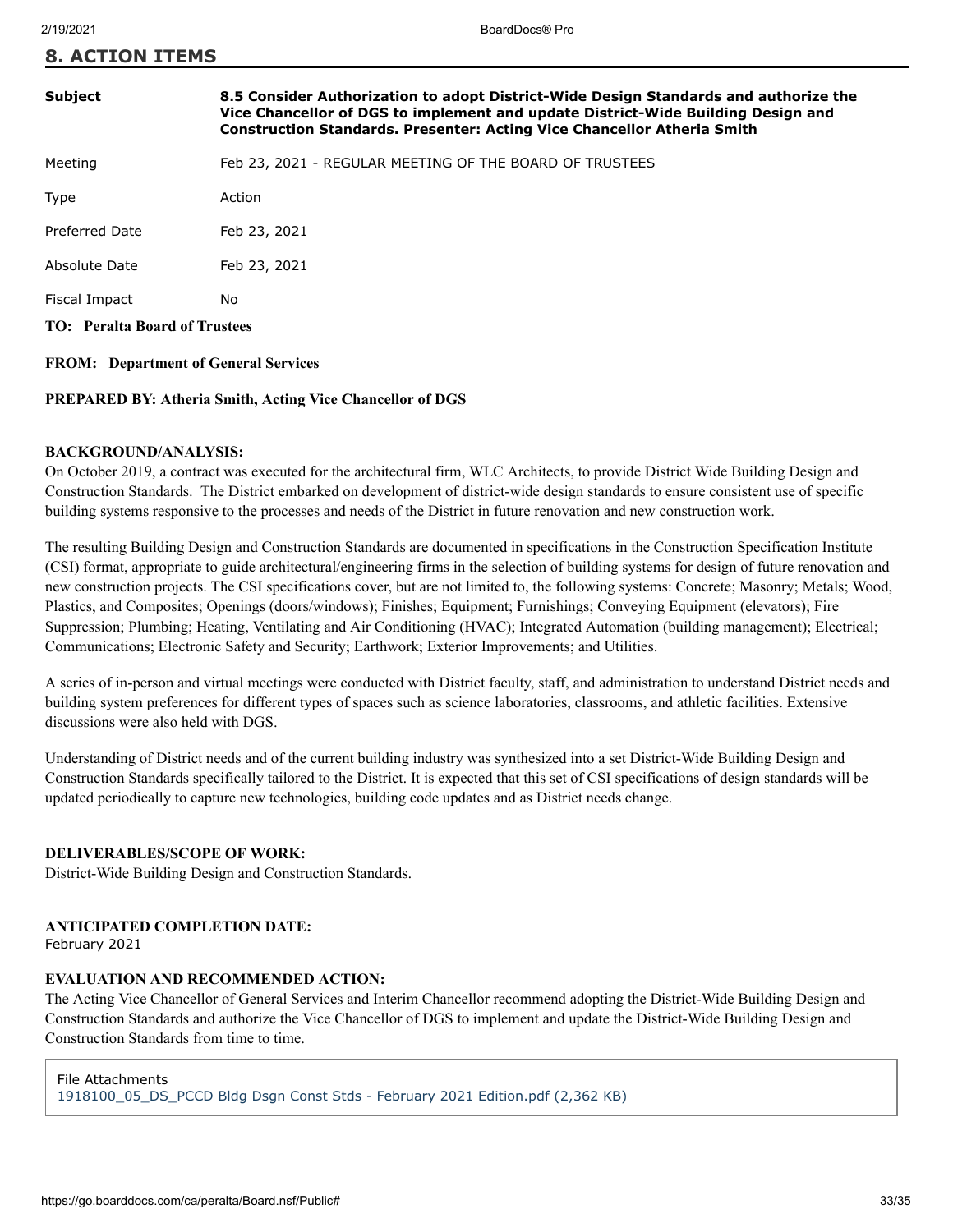# **9. REPORTS Subject 9.1 Board of Trustees' Reports**

Meeting Feb 23, 2021 - REGULAR MEETING OF THE BOARD OF TRUSTEES

Type Information